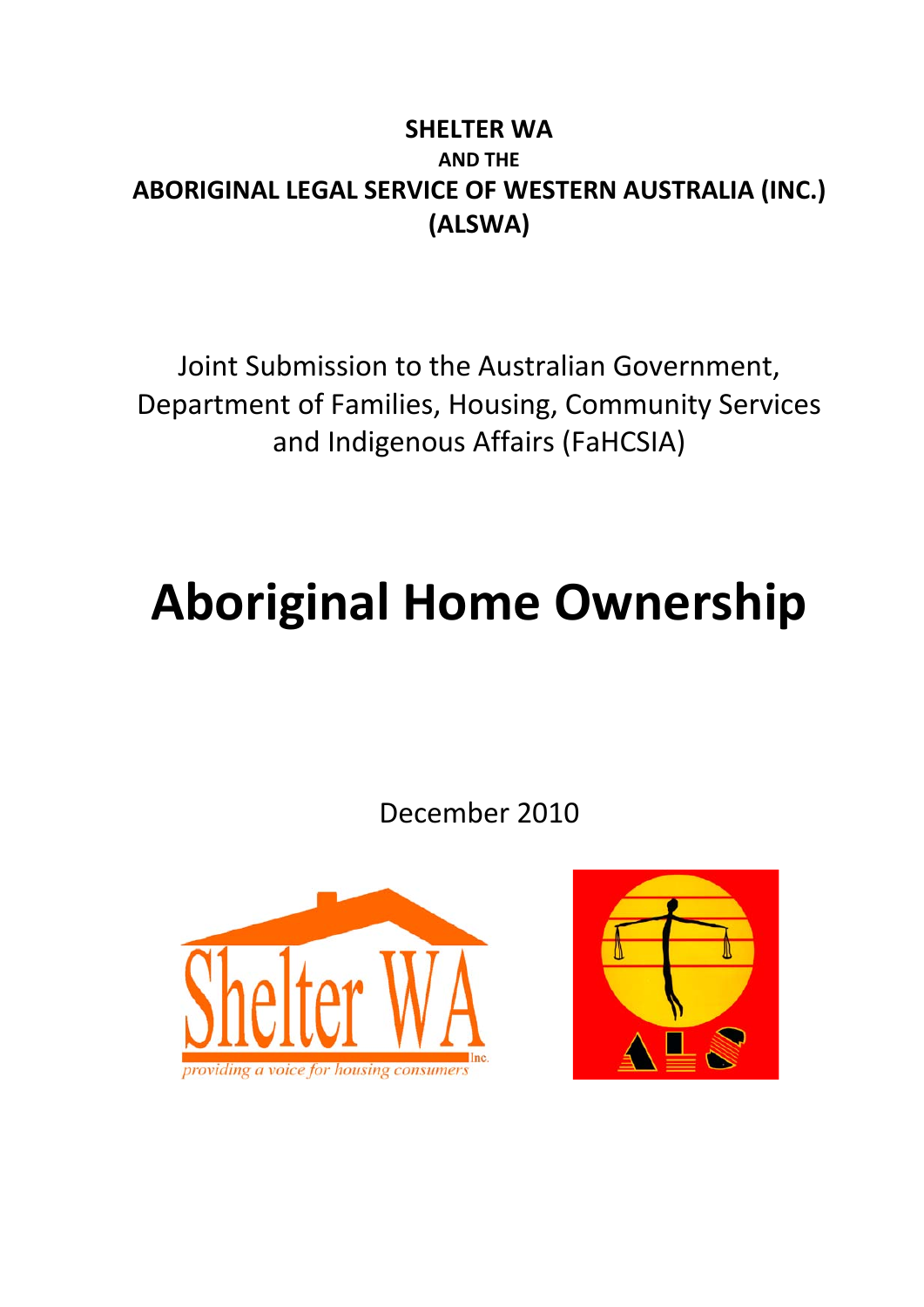## Aboriginal Home Ownership

#### **Contents**

| 1.  |     |  |  |
|-----|-----|--|--|
| 2.  |     |  |  |
| 3.  |     |  |  |
| 4.  |     |  |  |
| 5.  |     |  |  |
| 6.  |     |  |  |
| 7.  |     |  |  |
|     | 7.1 |  |  |
|     | 7.2 |  |  |
|     | 7.3 |  |  |
|     | 7.4 |  |  |
|     | 7.5 |  |  |
|     | 7.6 |  |  |
|     | 7.7 |  |  |
| 8.  |     |  |  |
| 9.  |     |  |  |
| 10. |     |  |  |
| 11. |     |  |  |
|     |     |  |  |
|     |     |  |  |
|     |     |  |  |
|     |     |  |  |
|     |     |  |  |
|     |     |  |  |
|     |     |  |  |
|     |     |  |  |
|     |     |  |  |
| 12. |     |  |  |
| 13. |     |  |  |
|     |     |  |  |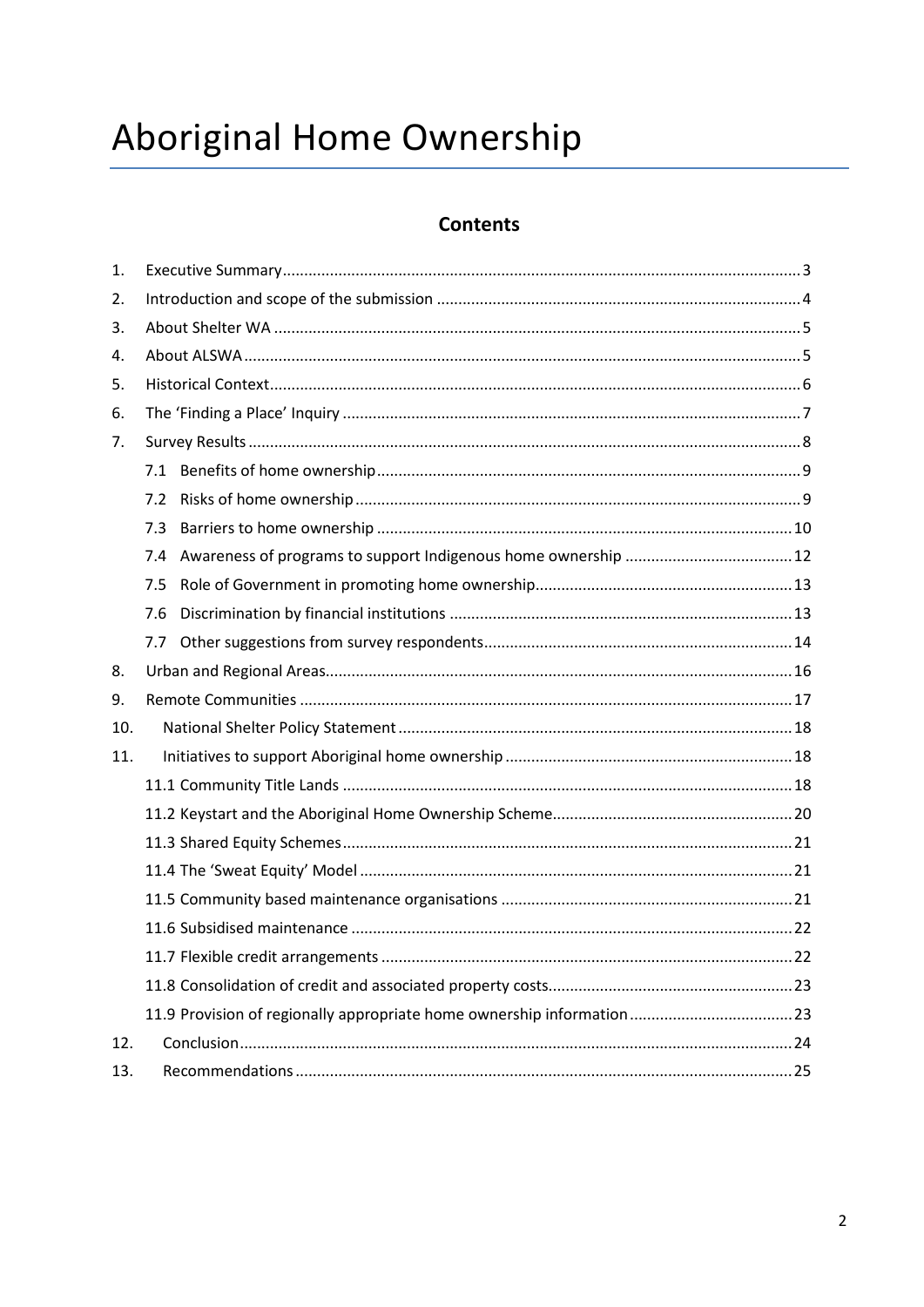#### <span id="page-2-0"></span>**1. Executive Summary**

Due to factors including the dispossession of land, historical structural racism and intergenerational poverty, existing housing conditions for Aboriginal peoples<sup>[1](#page-2-1)</sup> in Western Australia (WA), particularly in regional and remote areas, is inadequate, falls well below community standards and is in dire need of attention. In addition to historical factors, Aboriginal peoples today face many barriers in accessing and securing safe and affordable housing including discrimination, poverty, lack of housing choice (particularly in regional and remote areas) and complex family structures and obligations.

Given that home ownership is the most secure form of tenure in Australia which generally creates wealth and security, there are many benefits in promoting and supporting home ownership for Aboriginal peoples, particularly in metropolitan and regional areas where freehold land tenure is already established. However, with its emphasis on individual free hold title and a nuclear family living in a fixed household in a single location over an extended period of time, home ownership is not suitable for all Aboriginal peoples. The largely individualistic nature of home ownership is in conflict with some Aboriginal peoples' cultural beliefs and social practices that favour communally-held property, living with extended families, circular mobility between places of seasonal importance and fulfilling cultural obligations, including the practice of vacating after the death of a family member.

Aboriginal peoples also face heightened risks of dispossession when purchasing housing including those associated with defaulting on mortgage payments and purchasing housing in need of substantial repair and maintenance. In order to increase Aboriginal home ownership, the Government must ensure that Aboriginal peoples have access to appropriate forms of credit, receive subsidies, obtain culturally appropriate financial support and counselling and be assisted with ongoing responsibilities involved in the management of housing, including repairs and maintenance.

There are particular risks associated with home ownership in remote areas, where there has been an absence of property markets, including that houses will not appreciate in value and be a poor investment for purchasers and lending institutions. Transference of housing in remote communities from communal to individual responsibilities also has significant impacts on Aboriginal communities' rights to self-determine. The risks of an unknown property market in remote communities and the possible infringement on those communities' rights to selfdetermination is complex and beyond the scope of the expertise of Shelter WA and the Aboriginal Legal Service of Western Australia (Inc.) (ALSWA). We recommend that specific and thorough consultation with affected communities and Aboriginal Land Councils occur.

<span id="page-2-1"></span> $<sup>1</sup>$  In this submission, 'Aboriginal peoples' refers to Aboriginal and Torres strait Islander peoples.</sup>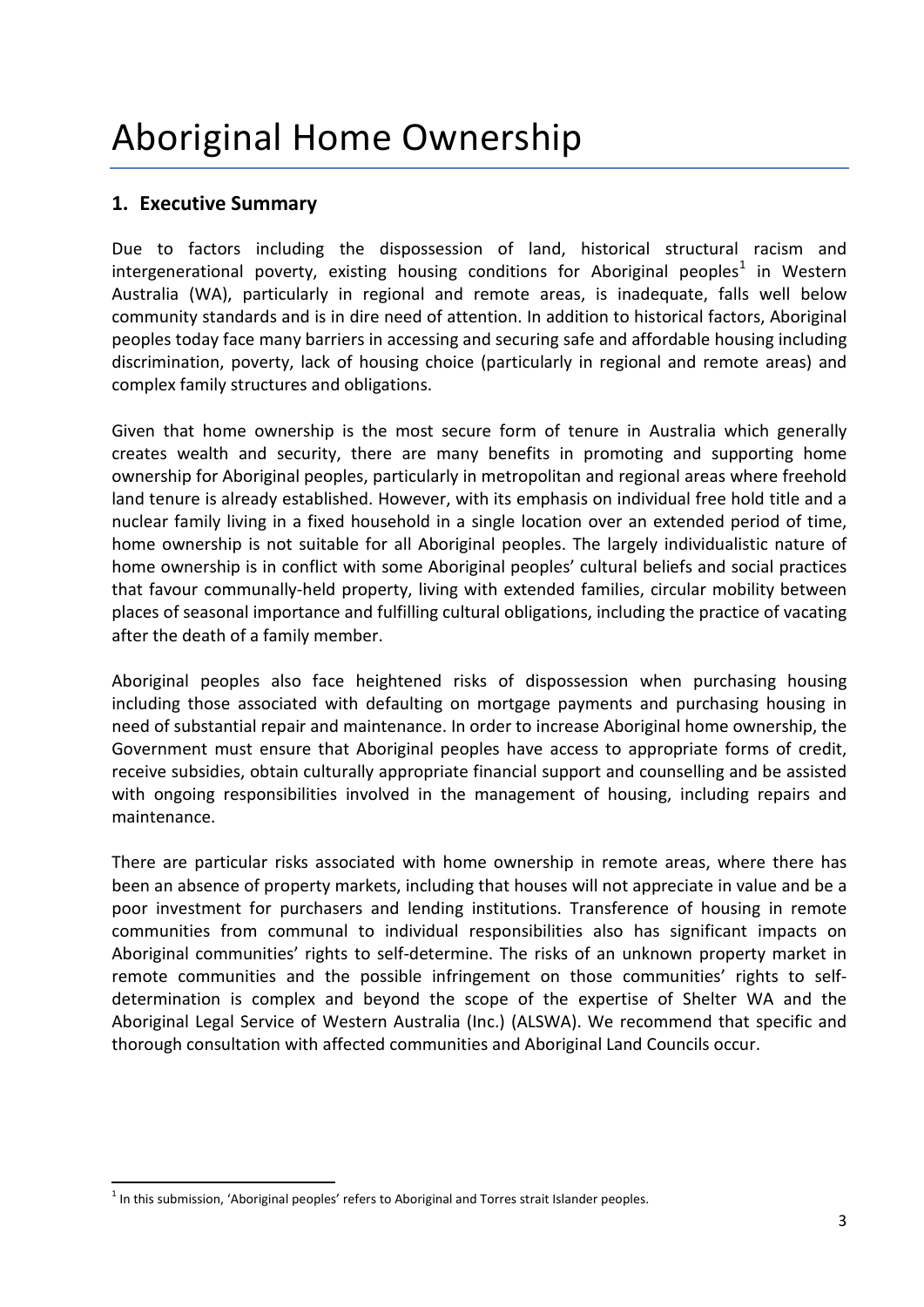The position of Shelter WA and ALSWA is to promote safe, secure and affordable housing for Aboriginal peoples, regardless of dwelling or tenure type. In some cases, this may be in the form of home ownership, but this should not be at the expense of, but rather complimentary to, increasing housing stock in the private, public and community housing rental markets and providing housing assistance for those households with the greatest need, including the homeless. We recommend that improving Aboriginal home ownership be promoted as a choice which is part of an overall Government strategy aimed at improving housing outcomes for Aboriginal peoples in all forms of housing tenure.

**Recommendation 1: That the Government develop and implement a national Aboriginal housing strategy aimed at improving housing outcomes for Aboriginal peoples across all forms of housing tenure.**

#### <span id="page-3-0"></span>**2. Introduction and scope of the submission**

Shelter WA and ALSWA prepared this submission to the Department of Families, Housing, Community Services and Indigenous Affairs (FaHCSIA) in response to the Indigenous Home Ownership Issues Paper ('the Issues Paper').<sup>[2](#page-3-1)</sup> We welcome the opportunity to respond to the Issues Paper and applaud the Australian Government and FaHCSIA for their initiatives in addressing the housing needs of Aboriginal peoples.

This submission provides:

- descriptions of Shelter WA and ALSWA;
- context of Aboriginal housing in WA;
- findings of a home ownership survey conducted by Shelter WA and ALSWA;
- issues and concerns with promoting Aboriginal home ownership as a sole means of resolving housing disadvantage for Aboriginal peoples in WA ; and
- recommendations for promoting safe, affordable and secure housing for Aboriginal peoples in WA.

The submission focuses primarily on the first two questions posed in the Issues Paper regarding the role of Government in facilitating home ownership and creating better access for Aboriginal peoples to information, education and support leading to home ownership. However, we would like to express disappointment with the framing of the first question in the Issues Paper, which reads:

*How can Government achieve the right balance between facilitating home ownership for Indigenous Australians as an economic opportunity and supporting home ownership as a means to help build individual and social responsibility?*

The question implies that Aboriginal peoples are individually and socially irresponsible and that one of the main purposes of promoting home ownership among Aboriginal peoples is to improve their responsibility by managing a mortgage and complying with local government requirements. We do not consider that home ownership is required as a tool to build social and individual

<span id="page-3-1"></span><sup>&</sup>lt;sup>2</sup> The Issues Paper is available online at

[http://www.fahcsia.gov.au/sa/indigenous/pubs/housing/indig\\_home\\_ownership/Pages/default.aspx,](http://www.fahcsia.gov.au/sa/indigenous/pubs/housing/indig_home_ownership/Pages/default.aspx) September 2010.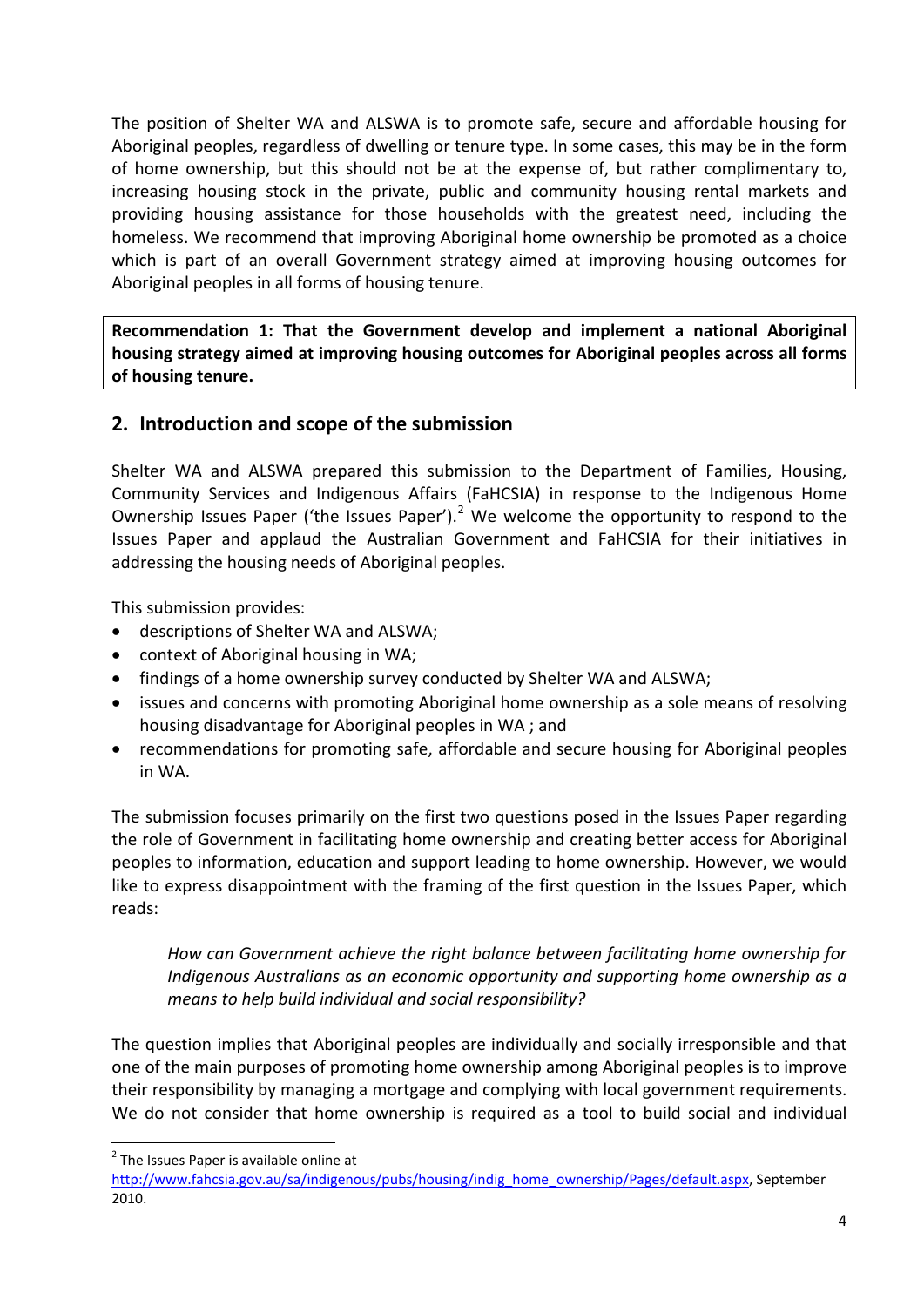responsibility. We maintain that the situation of Aboriginal housing is largely a result of historical racism and disadvantage against Aboriginal peoples.

Whilst this submission touches on the third and fourth questions related to security of tenure, in-depth analysis of security of tenure on community title lands and valuation methodology of housing in remote communities is outside the expertise of our organisations and beyond the scope of this submission. We recommend that Aboriginal Lands Councils are consulted in relation to these questions.

**Recommendation 2: That the Government conduct specific and thorough consultation with affected communities and Aboriginal Land Councils in relation to questions three and four of the Issues paper.**

#### <span id="page-4-0"></span>**3. About Shelter WA**

Shelter WA is an independent community based peak organisation that is committed to the principle of safe, secure, appropriate and affordable housing for all people. Shelter WA has operated in WA since 1979 and advocates on behalf of community groups and housing consumers. Shelter WA focuses on people who have low incomes or who are otherwise disadvantaged in the housing market. This includes people who are homeless or who are at risk of homelessness.

Shelter's role is to give an informed and effective voice on housing policy issues based on sound research, collaboration, consultation, representation and research with housing consumers and community based organisations working with housing and related issues by:

- holding regular forums and consultations in response to housing policy and practice issues;
- sitting on government and community sector committees;
- informing and educating through the electronic circulation of regular newsletters, reports and fact sheets which are also made available on our website; and
- promoting housing options for people on low incomes, including social housing (public housing and community housing), affordable housing provided through the private sector, and affordable home ownership.

Shelter WA is committed to the presence and extension of choice in the articulation of Government housing policy and therefore to the availability of a range of housing options for low income and special needs housing consumers.

#### <span id="page-4-1"></span>**4. About ALSWA**

ALSWA is a community based organisation that was established in 1973. ALSWA aims to empower Aboriginal peoples and advance their interests and aspirations through a comprehensive range of legal and support services throughout WA.

ALSWA aims to:

• deliver a comprehensive range of culturally-matched and quality legal services to Aboriginal peoples throughout WA;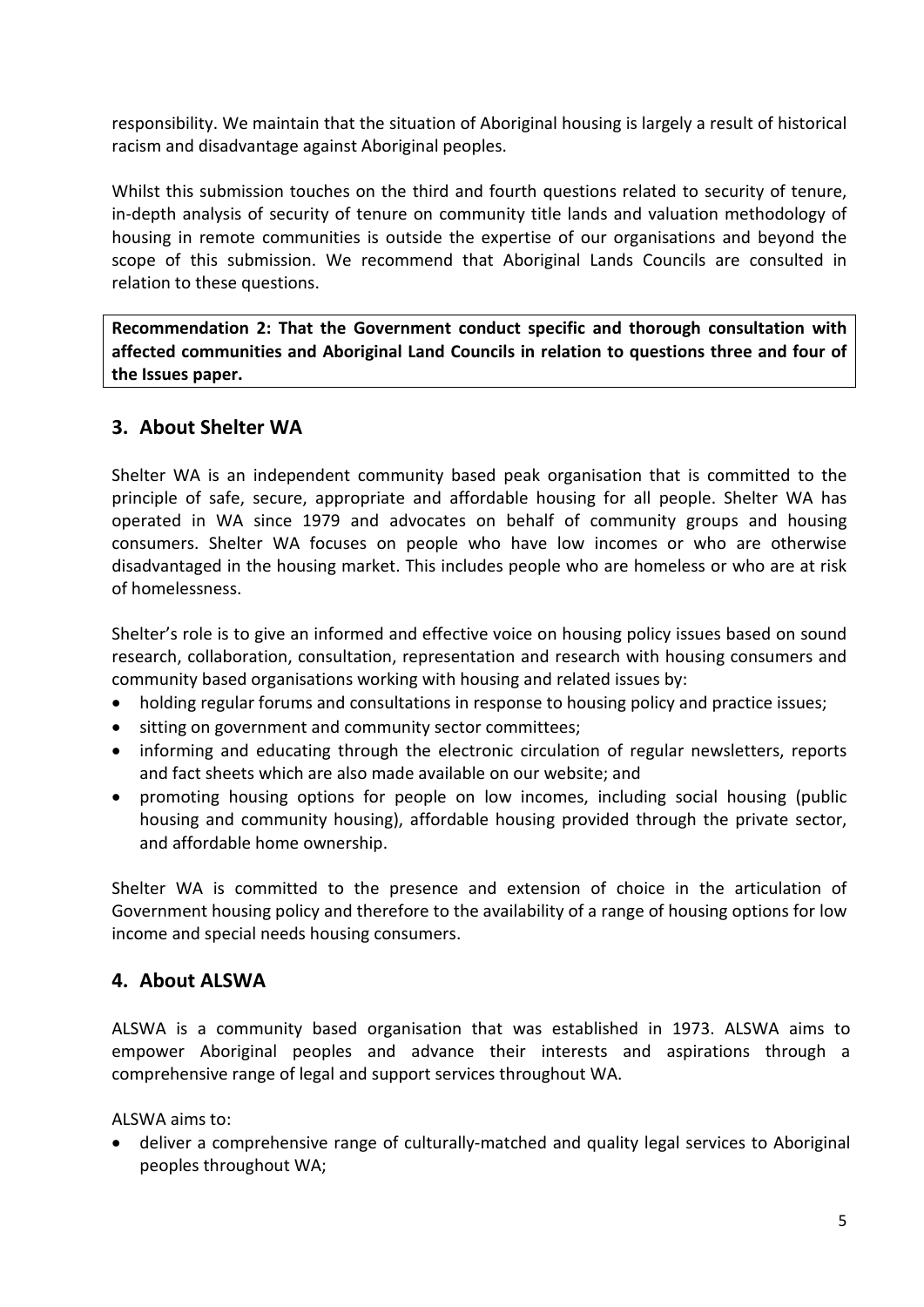- provide leadership which contributes to participation, empowerment and recognition of Aboriginal peoples as the Indigenous people of Australia;
- ensure that Government and Aboriginal peoples address the underlying issues that contribute to disadvantage on all social indicators, and implement the relevant recommendations arising from the Royal Commission Into Aboriginal Deaths in Custody; and
- create a positive and culturally-matched work environment by implementing efficient and effective practices and administration throughout ALSWA.

ALSWA uses the law and legal system to bring about social justice for Aboriginal peoples as a whole. ALSWA develops and uses strategies in areas of legal advice, legal representation, legal education, legal research, policy development and law reform.

ALSWA is a representative body with 16 executive officers<sup>[3](#page-5-1)</sup> elected by Aboriginal peoples from their local regions to speak for them on law and justice issues. ALSWA provides legal advice and representation to Aboriginal peoples in a wide range of practice areas including criminal law, civil law, family law, and human rights law. ALSWA also provides support services to prisoners and incarcerated juveniles. Our services are available throughout WA via 17 regional and remote offices and one head office in Perth

#### <span id="page-5-0"></span>**5. Historical Context**

The state of housing and infrastructure for Aboriginal peoples in WA is currently in crisis, as it has been for some time.<sup>[4](#page-5-2)</sup> This is especially so in remote communities where overcrowding is rampant and houses are generally in poor condition with a backlog of repairs and maintenance required (one in four requiring urgent attention just to be habitable) and, in many instances, demolition.<sup>[5](#page-5-3)</sup> In addition, rents charged are often so low that community members are ineligible for Centrelink rent assistance, contributing to their disadvantage and poverty<sup>[6](#page-5-4)</sup> and limiting the income generated to Aboriginal Community organisations from the provision of housing such that it is insufficient to provide for maintenance and tenancy services.

As well as terrible housing conditions, many communities lack basic infrastructure that other Australians readily enjoy including access to town water, reliable electricity and gas supplies, sewerage, rubbish collection and bitumen roads. Communities also often lack access to telecommunications such as mobile phones or pay phones, television and free internet such as is provided in local libraries and Telecentres.

<span id="page-5-1"></span><sup>&</sup>lt;sup>3</sup> There are two Executive Officers for each of the former eight ATSIC regions (Metropolitan, Central Desert Region, Murchison and Gascoyne Region, Southern Region, Pilbara Region, Goldfields Region, West Kimberley Region and East Kimberley Region). They are elected by Aboriginal peoples every three years.

<span id="page-5-2"></span><sup>4</sup> Solonec, 'Housing for Indigenous Western Australians: Part Two – Indigenous Community Housing' (2008) ILB V7, Issue 5, page 23.

<span id="page-5-3"></span><sup>5</sup> In 2006, 41% of remote Indigenous households in WA were overcrowded: Australian Institute of Health and Welfare, *Indigenous Housing Indicators 2005 – 06* (2007) 57. Steering Committee for the Review of Government Service Provision, *Overcoming Indigenous Disadvantage: Key Indicators 2005,* (2005) Attachment 10A, Table 10A2.2.2; and see Department of Families, Community Services and Indigenous Affairs, *Living in the Sunburnt Country: Indigenous Housing Findings of the Review of the* 

<span id="page-5-4"></span>*Community Housing and Infrastructure Program* (2007). <sup>6</sup> Michael Dillon, 'Remote Indigenous Housing in 2020: Visions or Oversight? (2006) *Public Administration Today*, 14.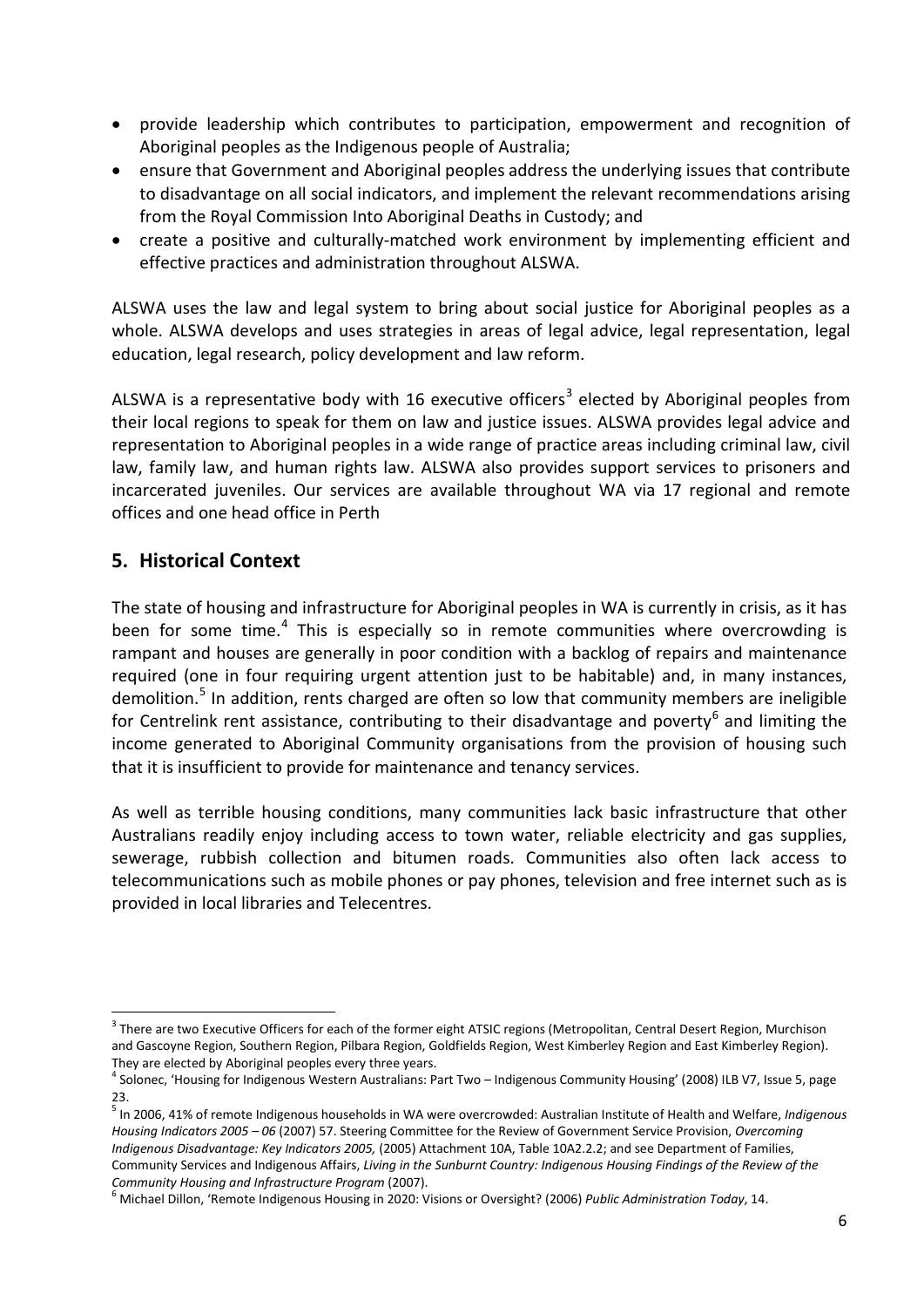**Recommendation 3: That the Government improve infrastructure in remote communities to improve the provision of amenities and economic viability of home ownership in those communities.**

Aboriginal peoples in urban and regional areas fare slightly better, but still face many barriers in securing decent, affordable housing. On 5 June 2009 in WA, 34.2% of Aboriginal peoples in receipt of Centrelink income support and Commonwealth Rent Assistance were paying more than 30% of their income in rent. Alarmingly, 11.1% in Perth and 7.9% across the rest of the state were paying over 50% of their income on housing costs resulting in extreme housing stress.<sup>[7](#page-6-1)</sup>

The writers understand the above statistics are most likely a significant underestimation of the extent of Aboriginal household rental stress, due to the fact that many Aboriginal people do not claim or receive Centrelink income and/or rent allowance despite being eligible and some may not be able to claim rent allowance due to issues around their tenure such as: informally or temporarily sharing another person's rental tenancy; a person being classified as a border or lodger; not receiving rent paid receipts or lease documentation; primary and secondary homelessness. Some aboriginal people live solely with financial and day-to-day support from their families and communities and are hidden to data collection sources such as the Report on Government Services.

#### <span id="page-6-0"></span>**6. The 'Finding a Place' Inquiry**

Between 1998 and 2002 many claims of discrimination by Aboriginal tenants and applicants against the public housing authority of WA came to the Equal Opportunity Commission (EOC) of WA. As a result the Acting Commissioner of the EOC set up an Inquiry<sup>[8](#page-6-2)</sup> examining the policies and procedures of the Department of Housing and their impact on Aboriginal peoples in the area of public housing and related services, and whether there was indirect discrimination.

The Inquiry found there were many areas where the policy and practice of the Department tended to provide greater difficulties for Aboriginal peoples in either gaining or maintaining tenancies characterised by large families, family violence, poor health, poverty and previous Departmental tenancies. For some Aboriginal peoples regular periods of upheaval due to premature death of relatives, chronic disease and disability, and neighbourhood disputes about cultural issues and obligations unknown to most Australians, added to the above difficulties.

The final report of the Inquiry 'Finding a Place' was released in December 2004. There were 165 recommendations dealing with the wide range of issues which had been identified as affecting Aboriginal peoples' access to public housing or their tenancy once they managed to secure a house.

The first recommendation of the Report was the establishment of an Implementation and Monitoring Committee to oversee the implementation of its recommendations. The inaugural meeting of the Committee was held in 2005, with a broad membership from government and not for profit agencies including Shelter WA and ALSWA.

<span id="page-6-1"></span> <sup>7</sup> Report on Government Services 2010. Chapter 16 (Housing) Table 16A:69 and 16A:73 accessed 16 Sept 2010 [http://www.pc.gov.au/\\_\\_data/assets/excel\\_doc/0004/93973/68-chapter16-attachment.xls](http://www.pc.gov.au/__data/assets/excel_doc/0004/93973/68-chapter16-attachment.xls)<br><sup>8</sup> Se[e http://www.equalopportunity.wa.gov.au/pdf/findingaplace.pdf](http://www.equalopportunity.wa.gov.au/pdf/findingaplace.pdf) and<http://www.eoc.wa.gov.au/> for more information.

<span id="page-6-2"></span>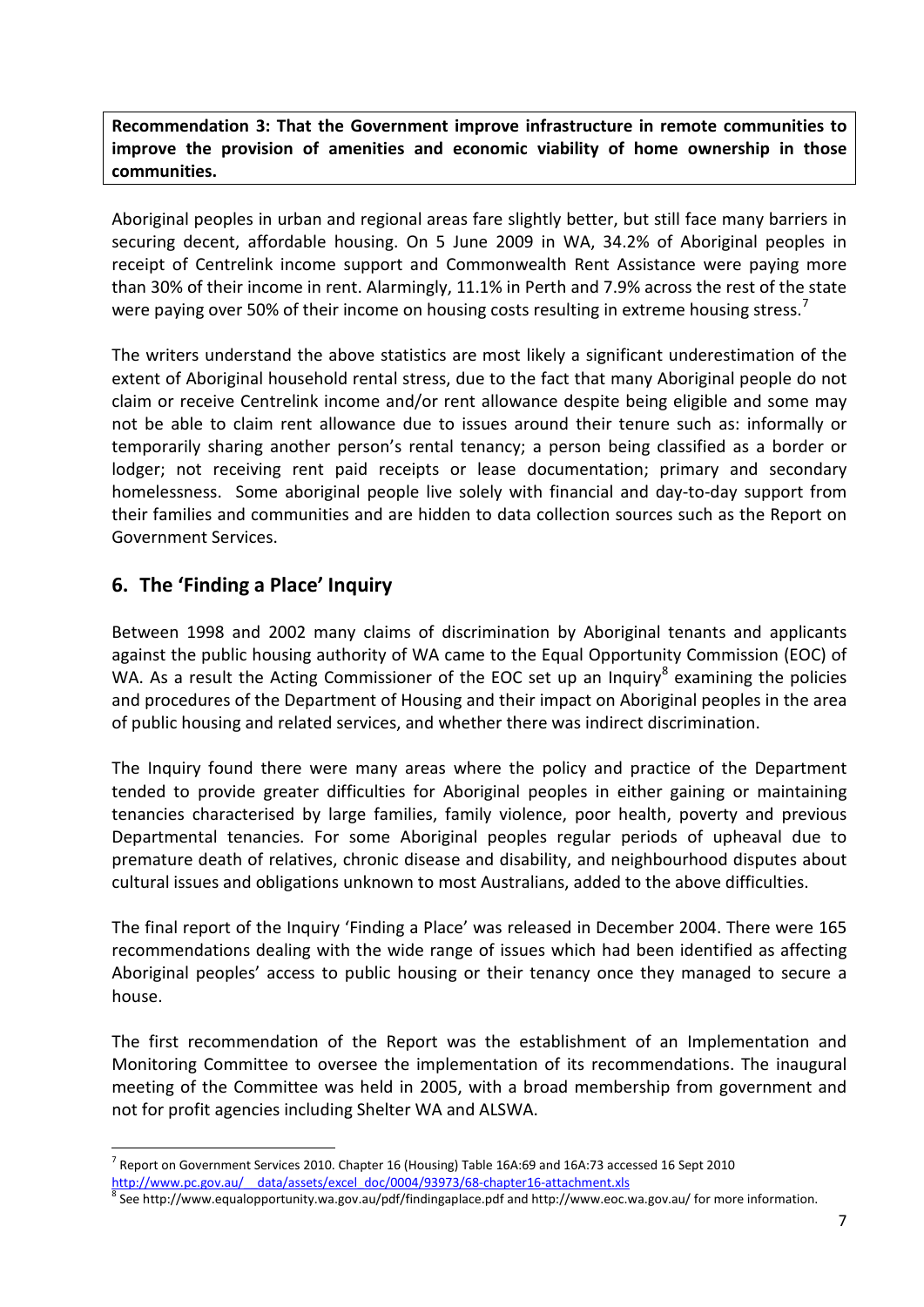Since its inception the Committee met every two months to discuss progress on the implementation of the recommendations and also to monitor other developments within the Department which impact on the provision of housing for Aboriginal applicants and tenants. The EOC Commissioner also established with the Director General Department of Housing in 2005, a process to follow-up on the issues and matters which arose generally in the implementation of the recommendations with bimonthly meetings timed between meetings of the Committee. Senior staff of the Department and project officers of the EOC also attend these meetings.

ALSWA and Shelter WA recommend that the approach taken by the WA EOC as described above be used as a best practice model into investigations regarding housing and providing better housing outcomes for Aboriginal peoples.

**Recommendation 4: That the Governments of each State and Territory undertake an investigation into housing discrimination against Aboriginal and Torres Strait Islander peoples, including structural discrimination, and if confirmed, recommend effective methods to address the discrimination.**

#### <span id="page-7-0"></span>**7. Survey Results**

In preparing this submission, Shelter WA and ALSWA prepared and conducted a survey on Aboriginal home ownership. The survey was distributed through Shelter WA and ALSWA's networks throughout the state. We received 83 responses, 67 of whom identified as Aboriginal or Torres Strait Islander peoples. Responses were received from the Kimberley (47%), Perth and Peel region (41%), Pilbara (6%), Goldfields (3%), Gascoyne-Murchison (1%), and the South West (4%).

**Attached** to this submission as **'Annexure A'** is a copy of the survey questionnaire.

The living situations among respondents varied as follows:

- 36% owning or purchasing their own home;
- 32% living in a private rental;
- 26% living in public housing;
- 4% living in community housing; and
- almost 6% responded that they were "homeless, live in temporary or crisis accommodation, am staying with friends or family, or am in need of accommodation".

The survey results highlight the range of opinions among Aboriginal peoples about home ownership, the perceived benefits and drawbacks of home ownership, barriers to purchasing a home, and opinions of the role of Government in supporting home ownership.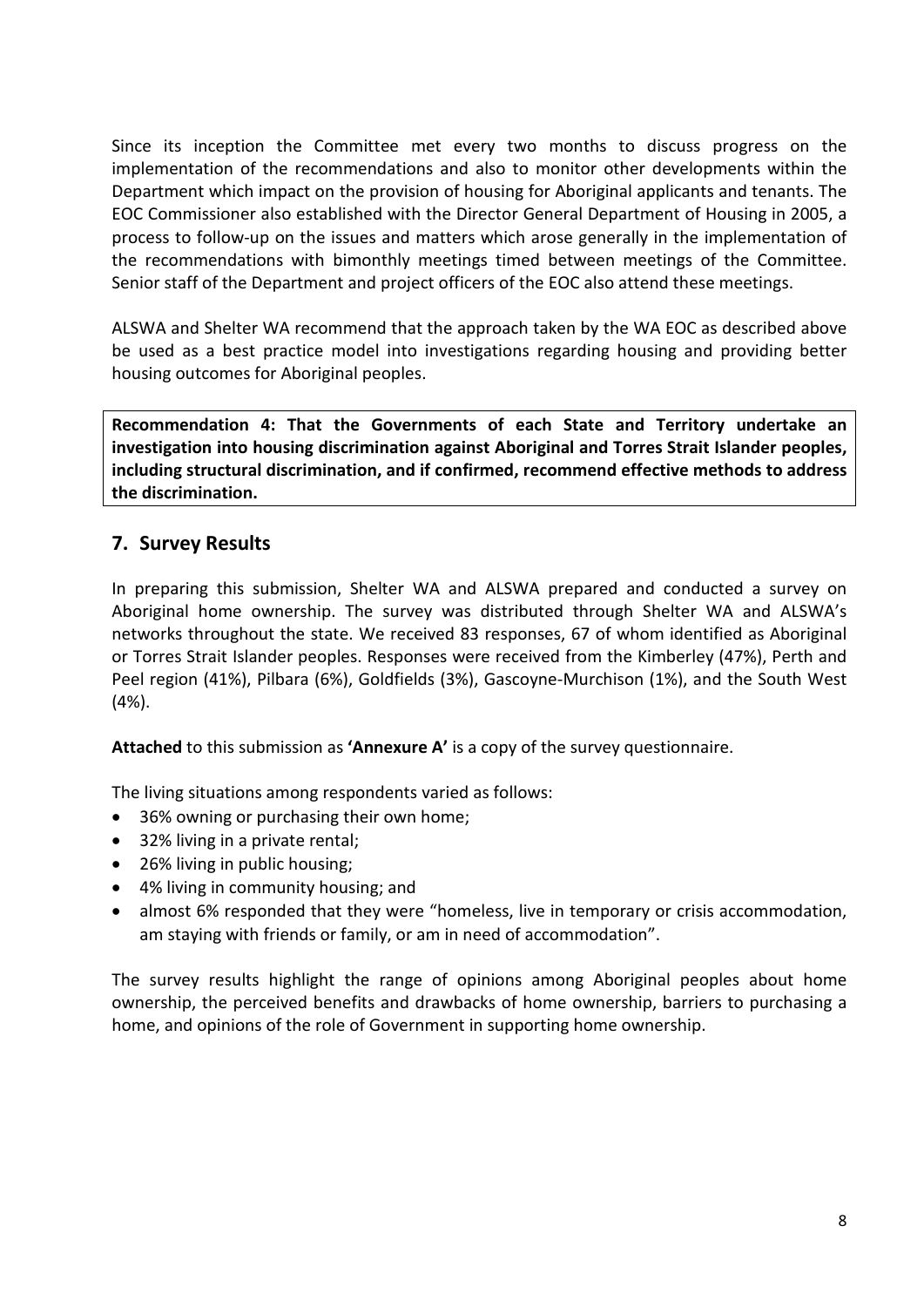#### <span id="page-8-0"></span>**7.1 Benefits of home ownership**

Respondents identified numerous benefits to home ownership, with 92% of respondents agreeing that "stability and security, being settled" was a benefit of home ownership. The second most popular response was, "freedom to make decisions about my home and who I live with".

Several respondents offered additional comments about the perceived benefits of home ownership including:

- "having a safe environment for my family";
- "to be on a level playing field as non-Aboriginal people";
- "meeting cultural and family responsibilities"; and
- "being a role model for my children to work hard and invest wisely".

These comments reflect the desire by respondents for safe and secure housing, where they can make their own decisions, meet family obligations and care for family.



#### <span id="page-8-1"></span>**7.2 Risks of home ownership**

Respondents identified several risks to home ownership, with 87% selecting the primary drawback as "interest rate rises lead to higher mortgage payments that people might not be able to afford". Additional comments included, "restriction to lifestyle and stress about mortgage", "Indigenous Business Australia (IBA) loans do not allow for refurbishment or additional loans to do the house up" and "Process too long and restrictive".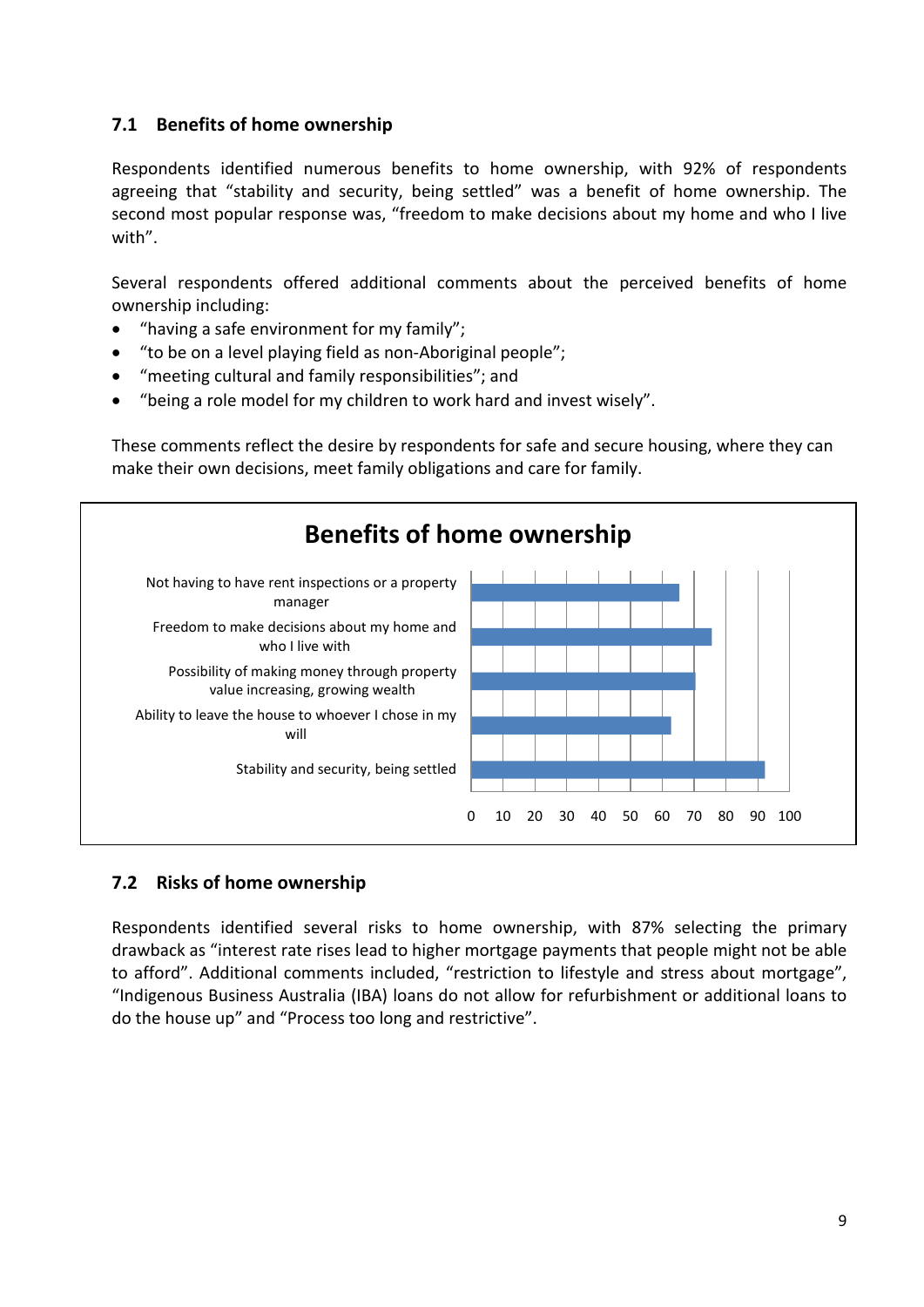

#### <span id="page-9-0"></span>**7.3 Barriers to home ownership**

Survey respondents were asked, "If you do not own your own home, what do you believe are the barriers for you to buying a house?" In reply:

- 75% selected that "Houses are too expensive and I can't afford the kind of house I need in the place I want to live"; and
- 68% selected that "It's too hard saving enough money for a deposit".

Both of these responses reflect the affordability crisis across WA, which affects Aboriginal and non-Aboriginal peoples on low and moderate incomes. One respondent commented on the high cost of land in Broome and the barriers this creates to entering the housing market.

**Recommendation 5: That where Aboriginal peoples wish to purchase properties in a particular area due to its cultural or familial significance, subsidies, discounts or other assistance are offered by Government to reduce the market price and improve affordability of the property.**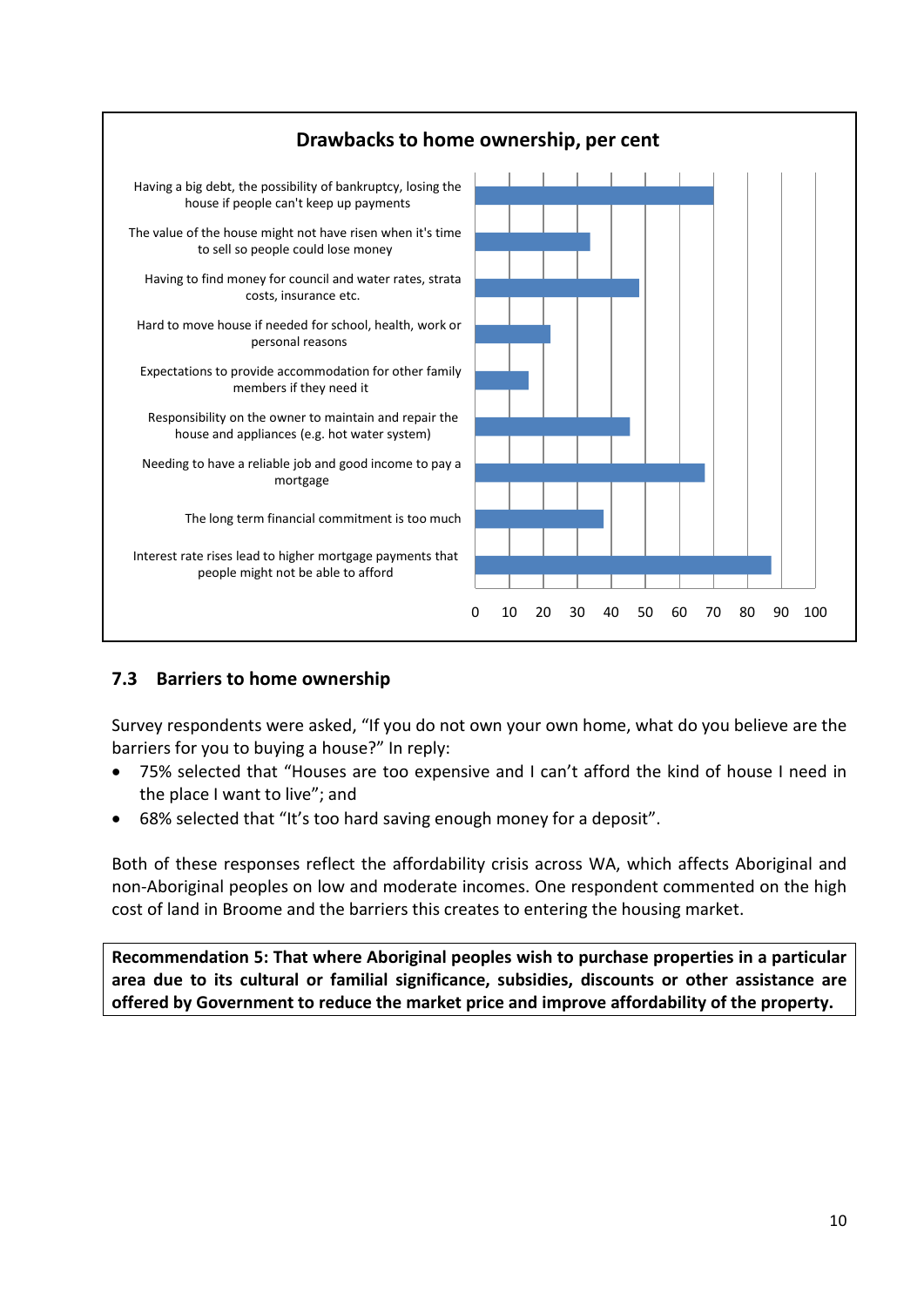

The graph below illustrates the barriers identified by respondents.

Lack of credit history and lack of knowledge about how to purchase a house also concerned respondents, with 39% saying that they were not familiar or confident about how to go about buying a house and 35% responding that they "don't have the credit history for a bank to lend money for a home loan". One person added that they "don't know what to expect or consider when buying and don't know many people I can talk to about this". This suggests there is an absence of culturally appropriate financial literacy, counselling and education for Aboriginal peoples interested in purchasing their own home.

**Recommendation 6: That the Government assist in the development of culturally appropriate mortgage advice and financial literacy assistance to Aboriginal peoples.** 

**Recommendation 7: That the Government develop culturally appropriate information and educational materials for Aboriginal peoples considering home ownership.** 

Eleven respondents said that discrimination was a barrier to home ownership. The types of discrimination included "racism and poverty", "Aboriginality and place where I want to buy", and "racial discrimination – unable to obtain a private loan due to being Aboriginal". Another said, "most Aboriginal people will not be given credit". The experience and perception of racism are significant for Aboriginal peoples when considering housing options and interacting with financial institutions.

**Recommendation 8: That the Government conduct a national investigation to determine whether racism impacts on the provision of loans to creditworthy Aboriginal peoples by mainstream financial institutions and if this is found to be the case, that processes be developed and implemented to counteract such racism.**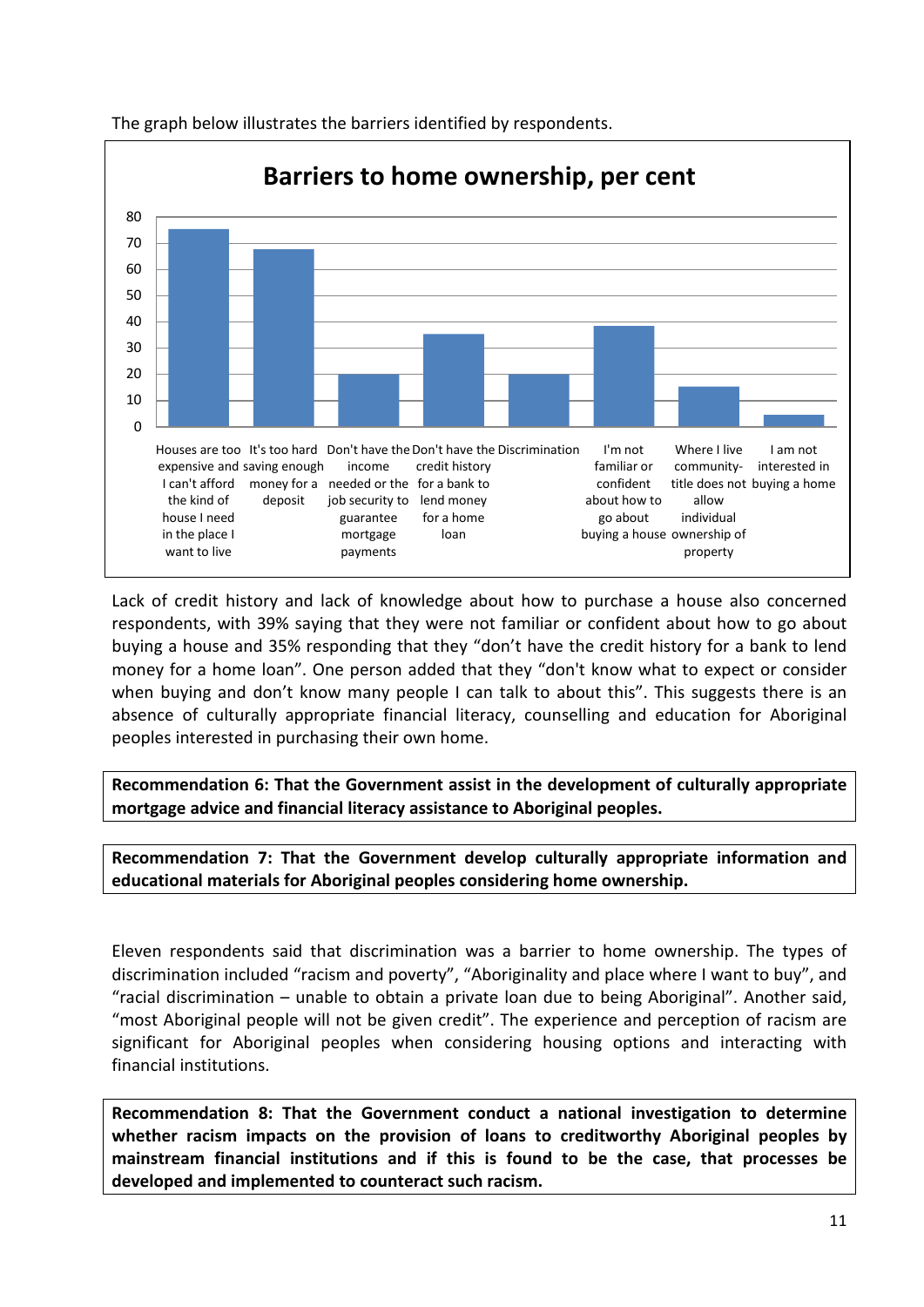Several respondents mentioned the challenges of raising a family and taking on a mortgage. One person said that having children lowers the amount they could borrow. Another remarked on the challenges of having and maintaining children whilst finding sufficient additional monies to finance their needs.

Other respondents identified additional barriers with comments such as "Aboriginal specific loans are only available to low income families and do not allow for individual circumstances e.g. other financial burdens when you have a good job".

A small 5% of respondents said that they were not interested in buying a home, however one commented that they were "very interested in buying a house".

#### <span id="page-11-0"></span>**7.4 Awareness of programs to support Indigenous home ownership**

Respondents expressed their awareness of several programs aimed at promoting Aboriginal home ownership in WA. The graph below demonstrates the level of awareness for each program amongst respondents.

The most common programs that respondents were aware of are the Keystart loans (including the Aboriginal Home Ownership and Shared Equity Schemes).

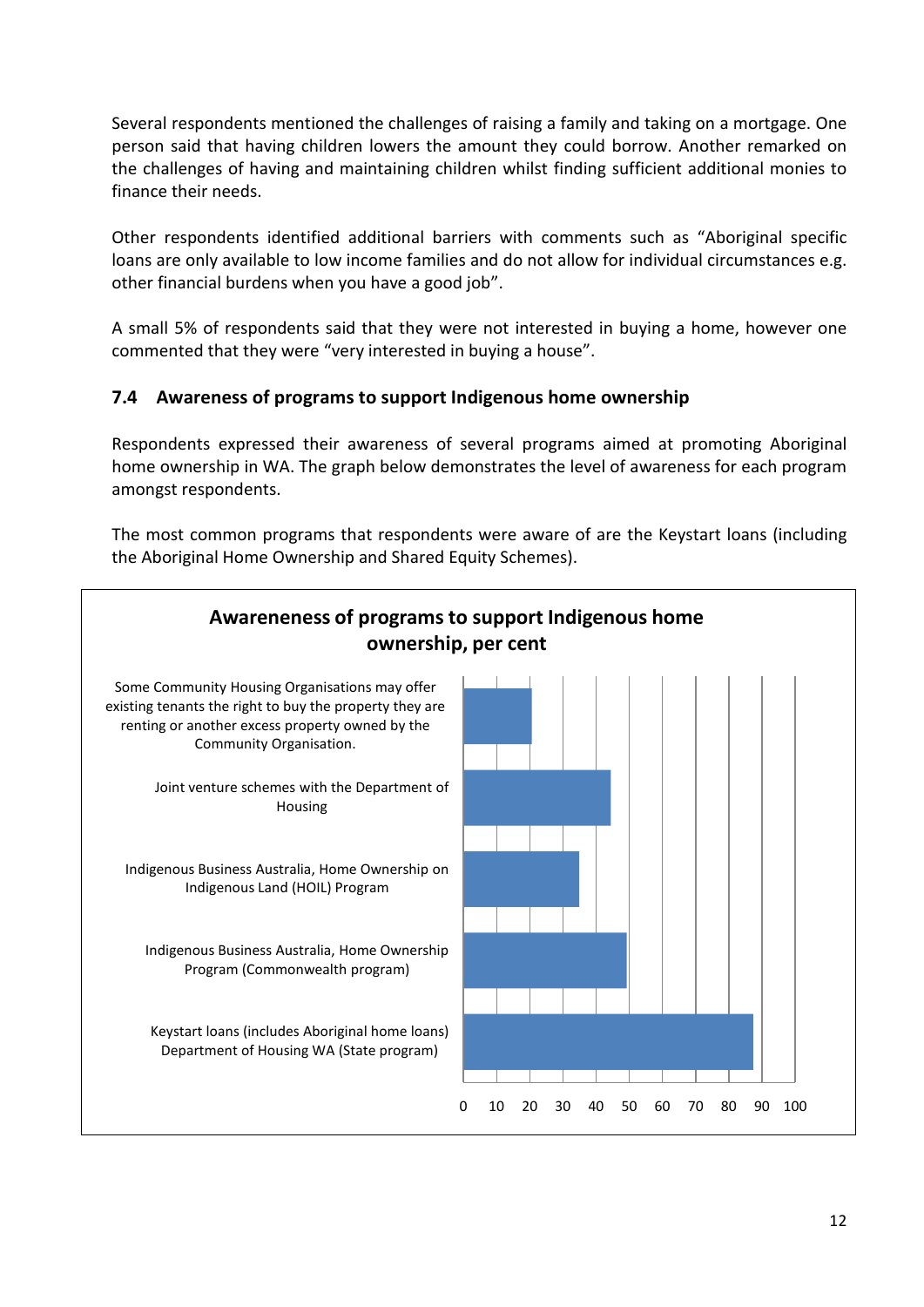#### <span id="page-12-0"></span>**7.5 Role of Government in promoting home ownership**

Survey respondents identified many ways that the Government could promote home ownership among Aboriginal peoples. Some of these suggestions reflect existing programs and others may involve new programs. The graph below shows the distribution of responses.

Several people commented on additional ways that the Government could promote Aboriginal home ownership including:

- teaching children the basics of economic independence at school;
- offering lower interest rates to Aboriginal peoples than commercial rates;
- putting more money towards Aboriginal wellbeing and making Aboriginal issues more visible in the media etc.;
- having a guaranteed buy back scheme for government or community housing;
- supporting land ownership for Aboriginal peoples looking to buy in their traditional lands;
- providing assistance for single working people to be able to afford a mortgage such as reduced amounts of payments and having security that if they became unemployed, assistance would be available; and
- allowing longer loan periods that could cross generations e.g. 100 year loan.

**Recommendations 9: That the Government investigate and, where appropriate, adopt the suggestions listed in this submission at 7.7 to promote Aboriginal home ownership.**



#### <span id="page-12-1"></span>**7.6 Discrimination by financial institutions**

Several survey respondents commented on discrimination as a barrier to accessing mortgages. This includes indirect and structural discrimination, such as requirements of proof of savings and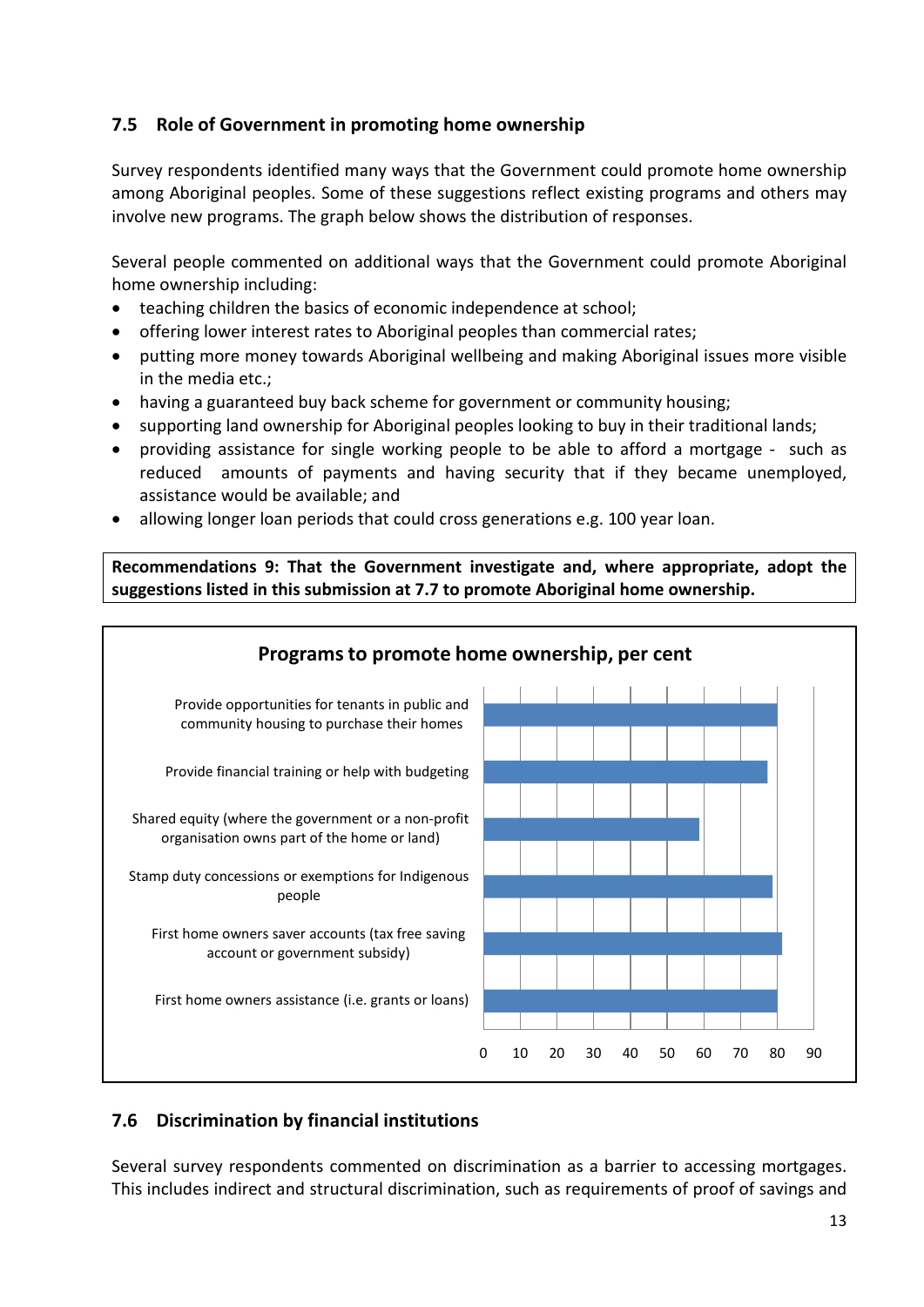regular income. One way of addressing possible discrimination among financial institutions is to foster Aboriginal leadership within financial institutions. This may encourage more Aboriginal people with moderate incomes to purchase a home in urban and regional areas of WA.

**Recommendation 10: That financial institutions operating in Australia be encouraged to foster more Aboriginal peoples in leadership roles through processes such as Reconciliation Action Plans.**

#### <span id="page-13-0"></span>**7.7 Other suggestions from survey respondents**

Respondents were given the opportunity to make additional comments on Aboriginal home ownership. These comments generally fell into the categories of relationship to land, lack of affordability, economic uncertainty, transitioning from renting to ownership, culturally appropriate training and education, and culturally appropriate designs. Suggestions that were provided by respondents are provided *verbatim* below.

#### **Relationship to land**

- "Aboriginal people should be exempt from land and water rates, mining companies should have shared equity arrangements with Aboriginal employees, to sustain employment."
- "Nidja Noongar boodjah nidja Noongar ngullak mia boodjah (This is Noongar country this is our home country)."
- "Indigenous people are the most disadvantaged peoples in our Australian society, we as a nation need to become more real about closing the gap and promoting equity and opportunity for the people that were here thousands and thousands of years before white people stole the country and claimed it as their own."
- "Needs to be more accessible so that there is incentive for more Aboriginal families to own their own home. Where this is on an Aboriginal community, any defaults should not be opened up to the wider community to buy houses on Aboriginal community land."
- "Aboriginal people should not have to pay water and land rates if they have purchased land in their traditional country."
- "Make all Aboriginal Homeowners exempt from paying rates as it's Aboriginal Land and surely they can get something back from the Government that took away their/our land."
- "We shouldn't be paying \$300,000 for land if we are from the country where the town is established."

#### **Lack of affordability**

- "Some programs don't allow for the cost of buying in certain regions making it a barrier, e.g. in Broome the cost of buying is higher, and low to mid income earners are priced out of the market, and the program is not flexible enough to take these factors into consideration."
- "I would dearly love to buy a house, but I bought one over 20 years ago, and let it go because I was too young and stupid to be able to settle and have the payments made. I regret now giving it back to Homeswest. I am older now and have a good job but do not earn enough money to buy a reasonable house that will see myself out for the rest of my life. Houses and the repayments are far too high. Because I had a home loan all those years ago, it is not possible to get another one."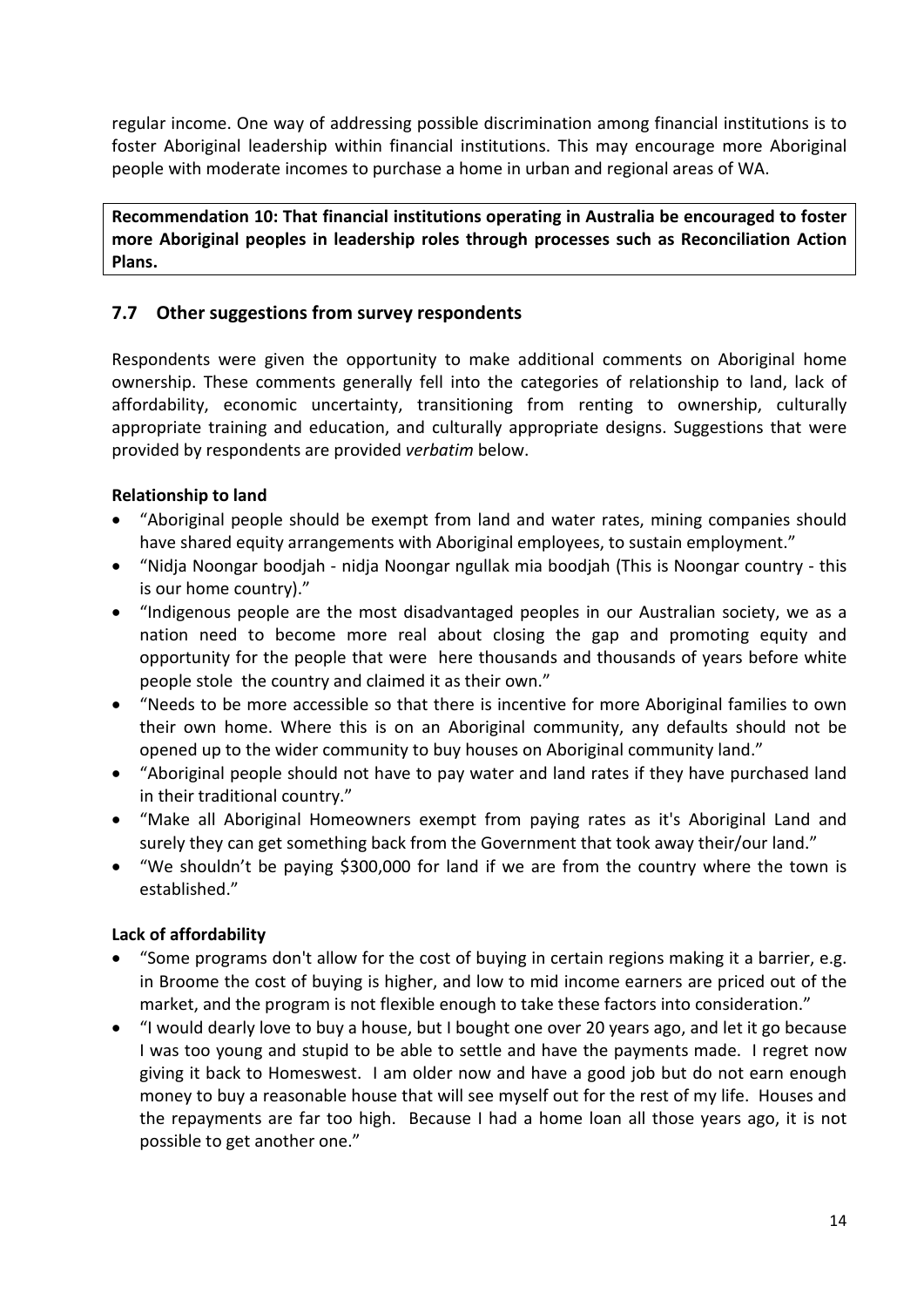#### **Economic uncertainty**

- "You can never be sure of your employment stability for instance work laws change all the time."
- "Issue that can also affect home ownership is loss of income due to illness and no assistance to keep up with mortgage repayments."
- "I have been working for 10yrs and as a single mother it is just too scary to commit to buying a house and still be financially secure. I want to be able to live and enjoy life and not struggle to pay bills."
- "Due to my financial capacity and situation and the state of the real estate market I feel that it's too far out of my reach."
- "With other loans that are outstanding that you are paying off are you still eligible for a home loan."

#### **Transitioning from renting to ownership**

- "Community or public housing should provide discount off purchase price for amount of years living at property and amount of rent paid to them and taking into account the maintenance if not much has been done to the home."
- "If tenants lived in their homes for a very long time, Homeswest should give them an opportunity / help them to work out a ways to own that house."
- "First Home Buyers Scheme with the Indigenous Housing Scheme was helpful in allowing me to purchase my first home."
- "IBA should commence new loan to customers who have an existing shared equity loan with Keystart, this is to enable each customer to be a 100% owner."

#### **Culturally appropriate training and education**

- "Prepare a two day workshop on the community about ownership."
- "I believe that Indigenous people like me don't know enough in regards to buying / owning our first home. We don't know who to go to or who to see when we need help finding information."
- "There should be more information and people coming around the different towns/community promoting and talking with people who want to buy."
- "More assistance is needed e.g. we don't understand the jargon if someone assists with the processing and explains in plain English to the potential buyers that would make buying a property less stressful."
- "The government should be more pro active in letting Indigenous people know what and where they can go for assistance in buying a home."

#### **Culturally appropriate housing design**

• "Housing needs to be developed that also takes into account some cultural beliefs."

#### **Other**

- "Make it easier for Aboriginal people to own [their own] home."
- "Home ownership should be accessible to all Australians on an equal footing. If you specifically want to increase home ownership amongst Indigenous Australians, this needs to start with education, both schooling and financial PS Home ownership is available to all Australians it is up to them to take responsibility to have on-going employment and financial awareness to be able to achieve their goals."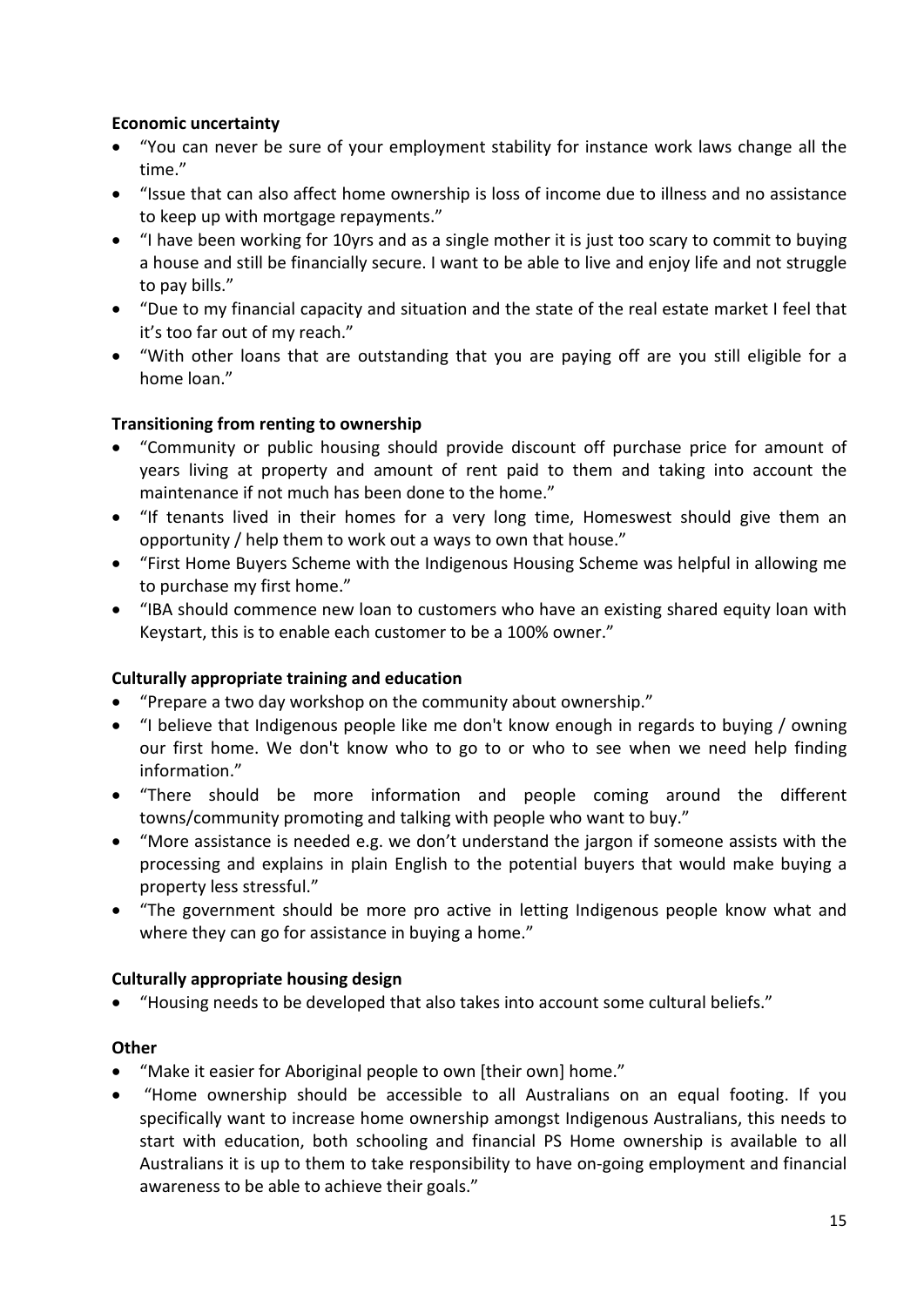- "The benefits of owning one's own home is a great achievement for Indigenous people so why is it not promoted more often. One or two times not good information."
- "Public Housing signing people up in communities, then things change you can't have this one stay, you can't add more tenants or move family around."
- "I think we need to see more indigenous champions in communities spread the word about the benefits of home ownership rather than it coming from Government. We need to know and see our people are doing this successfully."
- "The Real Estate Industry should be encouraged to assist in the Closing the Gap initiatives for Indigenous peoples."
- "I know some may say unfair however Indigenous home ownership needs to be made a priority and needs to be made easier, cheaper and accessible for Aboriginal Australians. There continues to be unfairness in the community arena in regards to Aboriginals such as 'Closing the Gap' therefore IHO needs to be addressed and immediately."

#### <span id="page-15-0"></span>**8. Urban and Regional Areas**

We support Government assistance and support for increased home ownership by Aboriginal peoples in urban and regional areas where freehold land is already established, and in the investigation of home ownership models for community owned land where individual freehold is not active.

As with non-Aboriginal peoples, home ownership in urban and regional areas can enable significant social and economic improvement and independence for Aboriginal peoples. As demonstrated by the survey results, many Aboriginal peoples value the benefits of home ownership such as the stability and security it offers and the capacity to make decisions about the home and its occupants. Given the complex cultural and familial obligations of some Aboriginal peoples, the autonomy provided through home ownership can remove a layer of complication from compliance with commitments and responsibilities.

Where it is appropriate, home ownership can also contribute to addressing inter-generational poverty amongst Aboriginal peoples through the ownership of a valuable asset and, where successfully supported, can reduce housing stress associated with potential eviction or homelessness. However, for the benefits of home ownership to be fully realised, it is imperative that programs exist to educate Aboriginal peoples about home ownership and the obligations it entails and culturally appropriate support is available to assist Aboriginal peoples meet these obligations where necessary.

Aboriginal peoples considering home ownership in urban and regional areas face significant hurdles in accessing and maintaining home ownership including the shortage of affordable housing, an inadequate supply of social housing, growing house prices, poverty, discrimination and complex extended family structures and obligations. To overcome these barriers, we recommend that culturally appropriate programs are developed for credit, subsidies, financial support and counselling and assistance with ongoing responsibilities involved in the management of housing, including repairs and maintenance.

Although we support Aboriginal home ownership in urban and regional centres, home ownership will not be appropriate for all. We caution against extending credit to people who do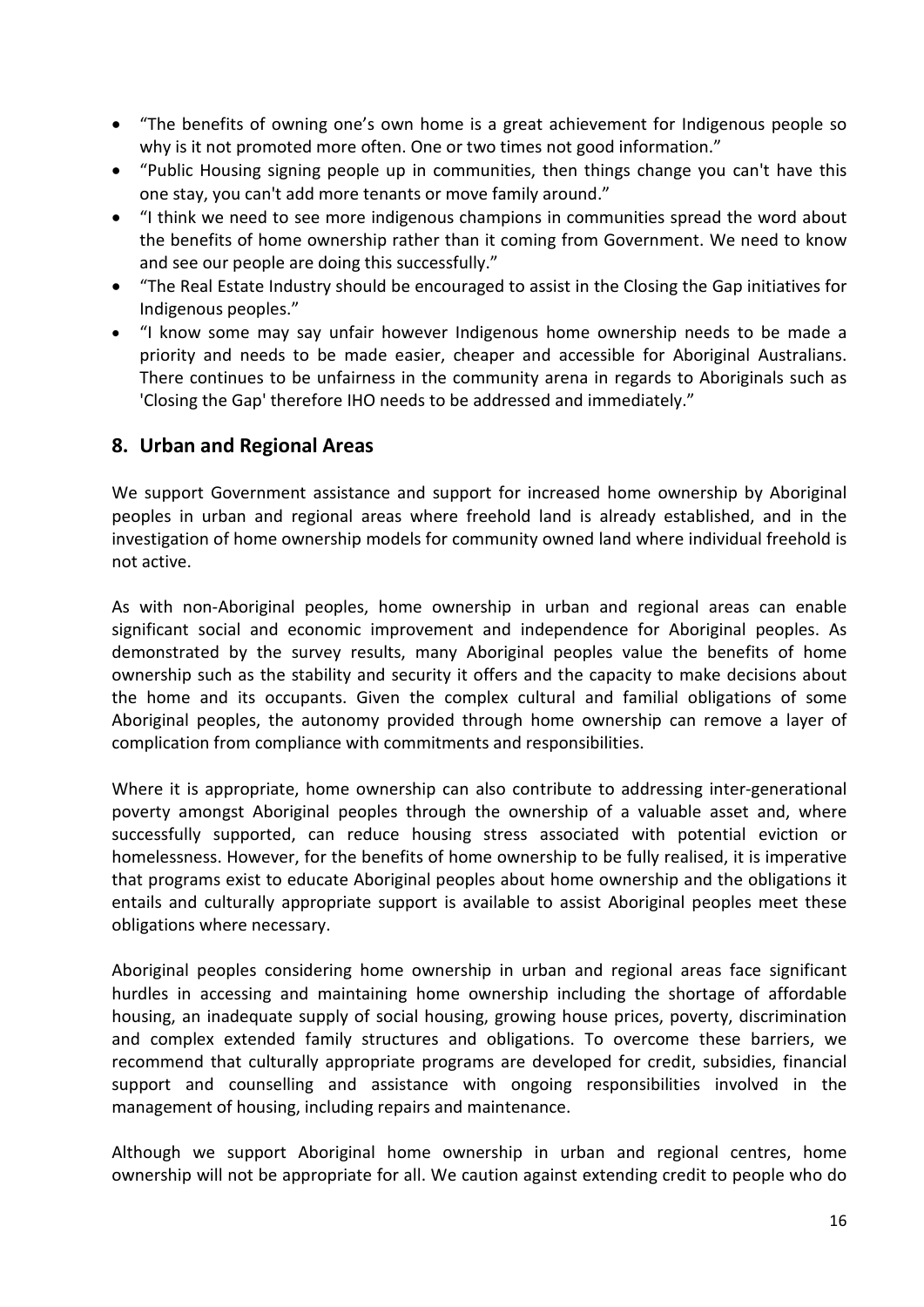not have the means to make the necessary payments. The disastrous outcome of such a system in the United States of America (USA) (with the addition of the sub-prime mortgage market) is clear. Extending credit to low income people who cannot afford to service a loan of the size necessary to secure appropriate housing, without providing them with the tools and resources they need to repay the loan, sets them up for failure.

**Recommendation 11: That the Government, in collaboration with Aboriginal peoples and communities, develop culturally appropriate programs to assist interested Aboriginal peoples to purchase housing. These programs may include credit and mortgage broking, subsidies, financial planning, counselling, support and other forms of assistance to meet the ongoing financial and other responsibilities involved in home ownership, including planning for necessary repairs and maintenance.**

#### <span id="page-16-0"></span>**9. Remote Communities**

Aboriginal housing in remote communities requires a different approach for many reasons, including the following:

- Remote communities operate in a closed housing market, where on-sale opportunities are limited and the cost of building a house is significantly higher than it would be in an urban or regional centre. Additionally, this extra cost is unable to be reflected in the 'market value' of the house which is dependent on various other factors including amenity, community facilities and proximity to services.
- There are serious concerns about applying a model of home ownership based on land and housing values increasing over time that may not apply in remote communities.
- For households reliant on Centrelink payments, taking on significant debt without the ability to pay for it will set people up for downward spiralling financial hardship, increasing debt and potential bankruptcy.
- There are likely to be higher costs in maintaining housing in remote communities because of the distance from regional centres where tradesman and services operate from, the harshness of environmental conditions and because existing housing stock may be old and under-maintained over a long period.

One of the major barriers to private home ownership in remote communities is the legal nature of community-title land. Shelter WA and ALSWA do not support transferring community-title land to individual free hold land in order to promote individual home ownership. Such transfers would dilute community-title, native title interests and communities' rights to selfdetermination, and would remove the strength of land held in perpetuity for the benefit of the local peoples.

We also have concerns that in promoting home ownership in remote communities, the Government may be off-loading poor housing stock at the end of its useful life and abnegating its responsibilities to support adequate housing for Aboriginal peoples.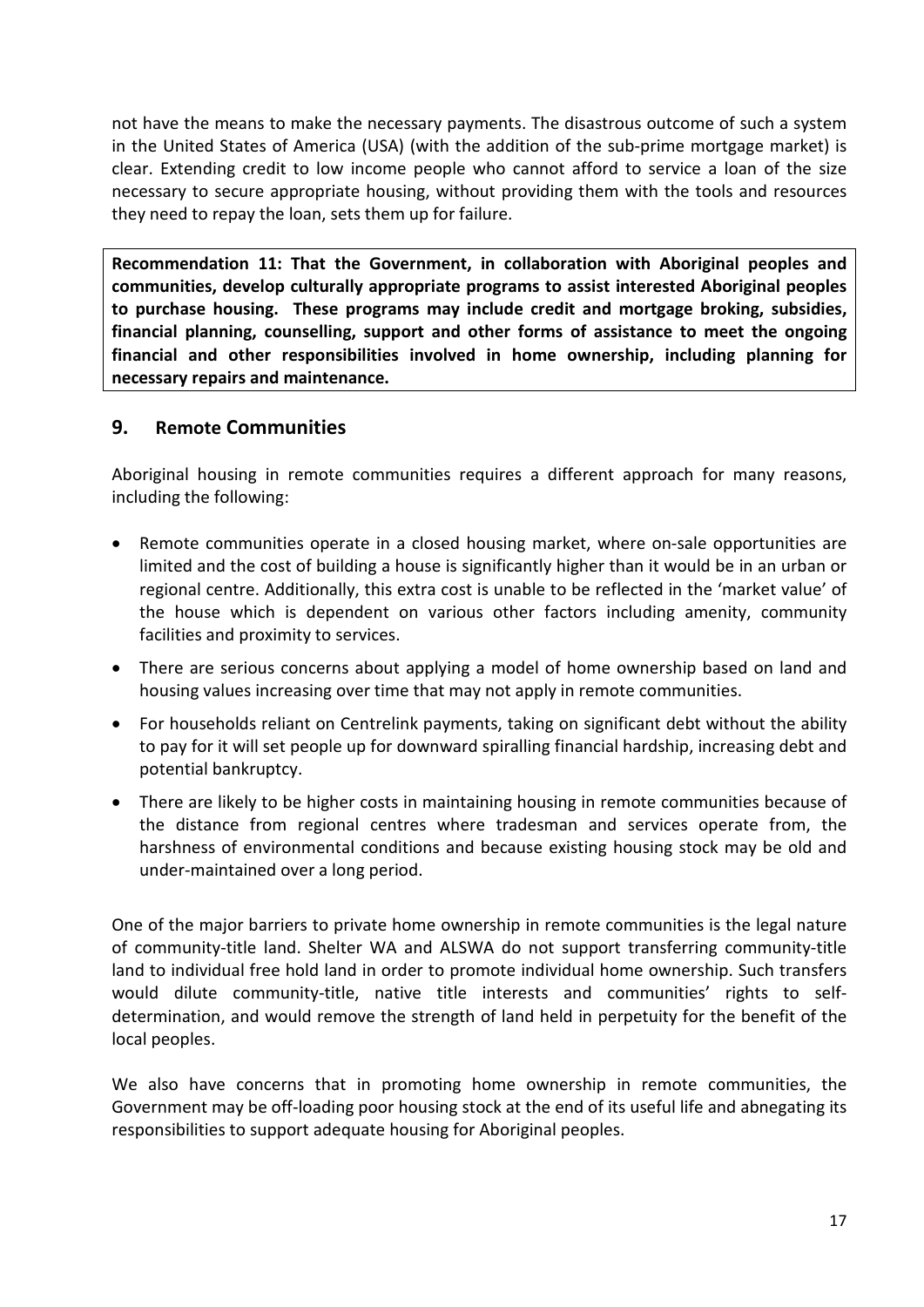Home ownership, as practiced in much of non-Aboriginal Australia, is based on individual, capitalist ideology that promotes personal wealth and accumulation. These ideals are not consistent with the belief structure of some Aboriginal communities for whole of community well being and shared ownership. When applying home ownership to remote communities on community-title land, the community in question would have to address how home ownership fits with communal living, joint ownership and whole of community self-determination.

A recent report by Memmet et al. on Aboriginal home-ownership on community title lands found that Aboriginal peoples interviewed for their study aspire to home ownership similar to non-Aboriginal peoples. It found that the primary motivation of Aboriginal home owners is intergenerational asset building for future generations and housing security.<sup>[9](#page-17-3)</sup> The report articulates some of the challenges of creating housing markets in closed communities and the need for a support agency for Aboriginal home ownership. One suggestion in the report is that for home ownership on community title lands, a safety net is required so that a dwelling, on mortgage default can change status to become one of a community rental property and provide security of rental tenure.

#### <span id="page-17-0"></span>**10. National Shelter Policy Statement**

Shelter WA and ALSWA support the National Shelter Policy Statement: 'A Way Forward for Housing Indigenous Peoples in Australia', issued in August 2010. The Policy Statement was the result of a forum on Indigenous Housing convened by National Shelter, in which Shelter WA staff, representatives from a Community Housing organisation (Agencies for South West Accommodation) and an ALSWA representative participated and reflects the input of every State and Territory Shelter (apart from Victoria), and key representatives from Aboriginal community housing organisations throughout Australia. The statement highlights the position of both Shelter WA and ALSWA that home ownership is just one way, and perhaps not the most important way, to address the unmet housing needs of Aboriginal people in the current housing market $10$ 

The National Shelter policy statement is **attached** to this submission as **'Annexure B'**.

#### <span id="page-17-1"></span>**11. Initiatives to support Aboriginal home ownership**

There are several mechanisms available to promote home ownership among Aboriginal peoples, where appropriate. Some of these are in operation while others have not yet been applied in Australia.

#### <span id="page-17-2"></span>**11.1 Community Title Lands**

As stated above, in-depth discussion on community title land is beyond the scope of this submission, however Shelter WA and ALSWA recommend that extensive consultation occur between the Government, affected communities and Aboriginal Land Councils to explore shared

<sup>&</sup>lt;sup>9</sup> Memmet, P., Moran, M., Birdsall-Jones, C., Fantin, S., Kreutz, A., Godwin, J., Burgess, A., Thomson, L. and Sheppard, L.

<span id="page-17-4"></span><span id="page-17-3"></span>*Indigenous home-ownership on community title lands*, AHURI Final Report No.139, November 2009.<br><sup>10</sup> The full policy statement can be found here:<http://www.shelter.org.au/archive/rpt1008indigenoushousing.pdf> [Accessed 14 September 2010].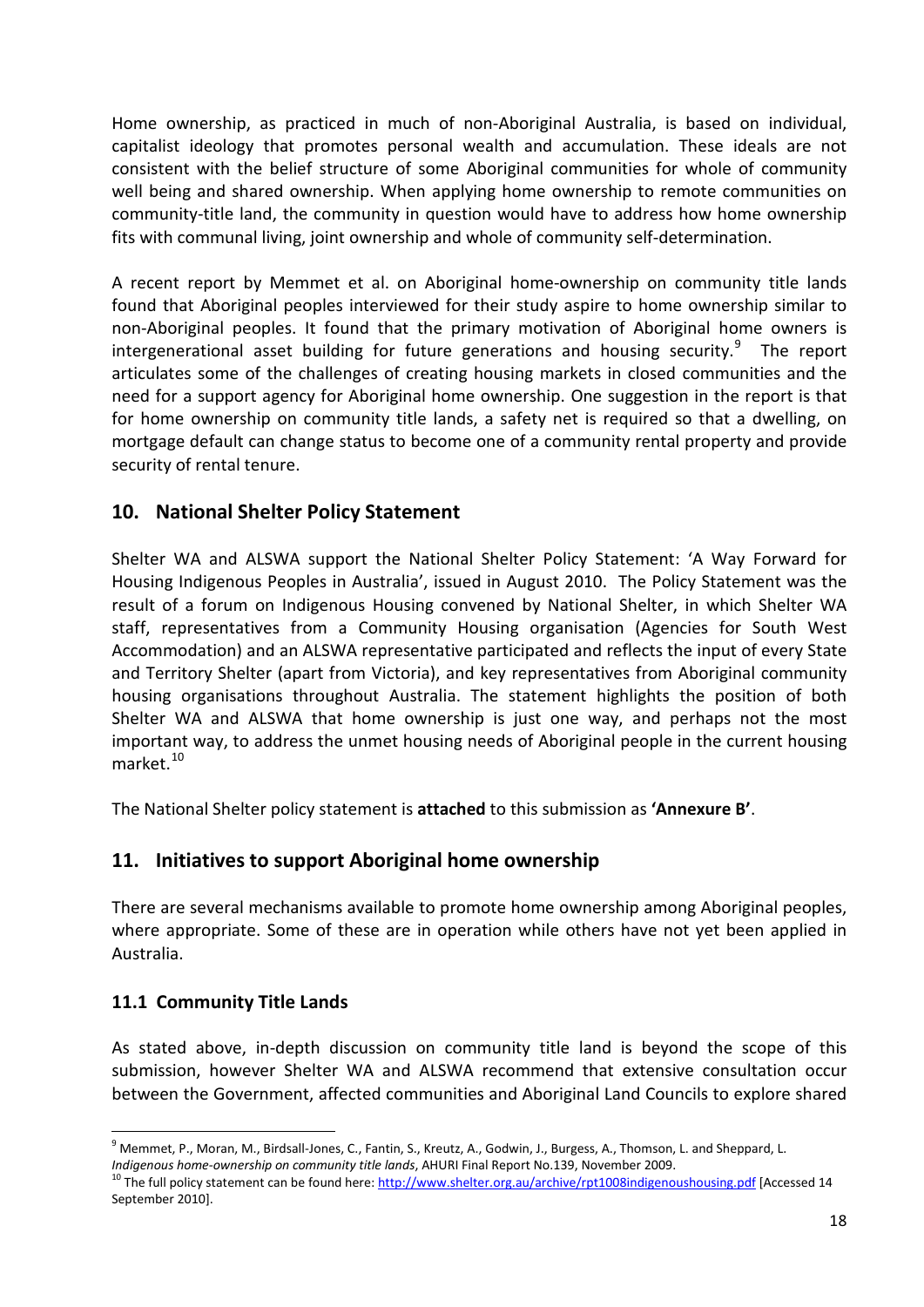ownership, land rent and leasing models, superficial research into internationally successful models enabling home ownership on community title land was undertaken for this submission and a brief outline of international models follows.

As mentioned in the Issues Paper, one mechanism to promote home ownership on community title land is a community land trust. A community land trust is usually a non-profit organisation that acquires, owns and stewards land so that it is used for benevolent purposes for the long term and often in perpetuity. Housing on the land can be owned individually or collectively, but the dwelling owner has no interest in the land underneath the premises. By holding the land in perpetuity, housing that is built and offered on the land can be made more affordable both to purchase and to rent. Community land trusts exist in the USA and United Kingdom (UK) in a number of forms. In a Shelter brief, Johnston explains:

"The distinctive contributions that the community land trust approach makes to housing affordability is in taking the cost of the land  $-$  a significant cost in its own right and the major force impacting on the price of a dwelling in tight housing markets – out of the equation for a prospective owner-occupier or non-profit provider of rental housing, and further, expansively acquiring land to build up a bank of land that is outside normal market processes."<sup>[11](#page-18-0)</sup>

Key features of a community land trust are:

- non-profit tax exempt corporation;
- dual ownership;
- leased land;
- perpetual affordability and responsibility;
- open;
- place-based membership;
- community control;
- tripartite governance;
- expansionist acquisition of land; and
- flexible development. $^{12}$

Some models of community lands trusts that exist in New Zealand, the USA and Canada may be relevant for Australia, adapted to the local context. Community land trusts may allow Aboriginal peoples to purchase their own home, individually or collectively, without compromising the communally-held title to land.

- In New Zealand, Papakainga loans are available for building or buying dwellings on Māori land held in multiple ownership. The loan is secured over the dwelling only, not the land. The homeowner must have the agreement of all landowners, or trustees if the land is administered by a trust.
- In the USA, the Indian Home Loan Guarantee Program is a mortgage product specifically for American Indian and Alaska Native families and organisations on native lands and within an approved Indian area.

<span id="page-18-1"></span><span id="page-18-0"></span><sup>&</sup>lt;sup>11</sup> Johnston, Craig, Community land trusts: what are they?, Shelter Brief 39, June 2009, p.19.<br><sup>12</sup> John E. Davis, Starting a community land trust: organizational and operational choices, Burlington Associates in Communi Development, Burlington VT, 2007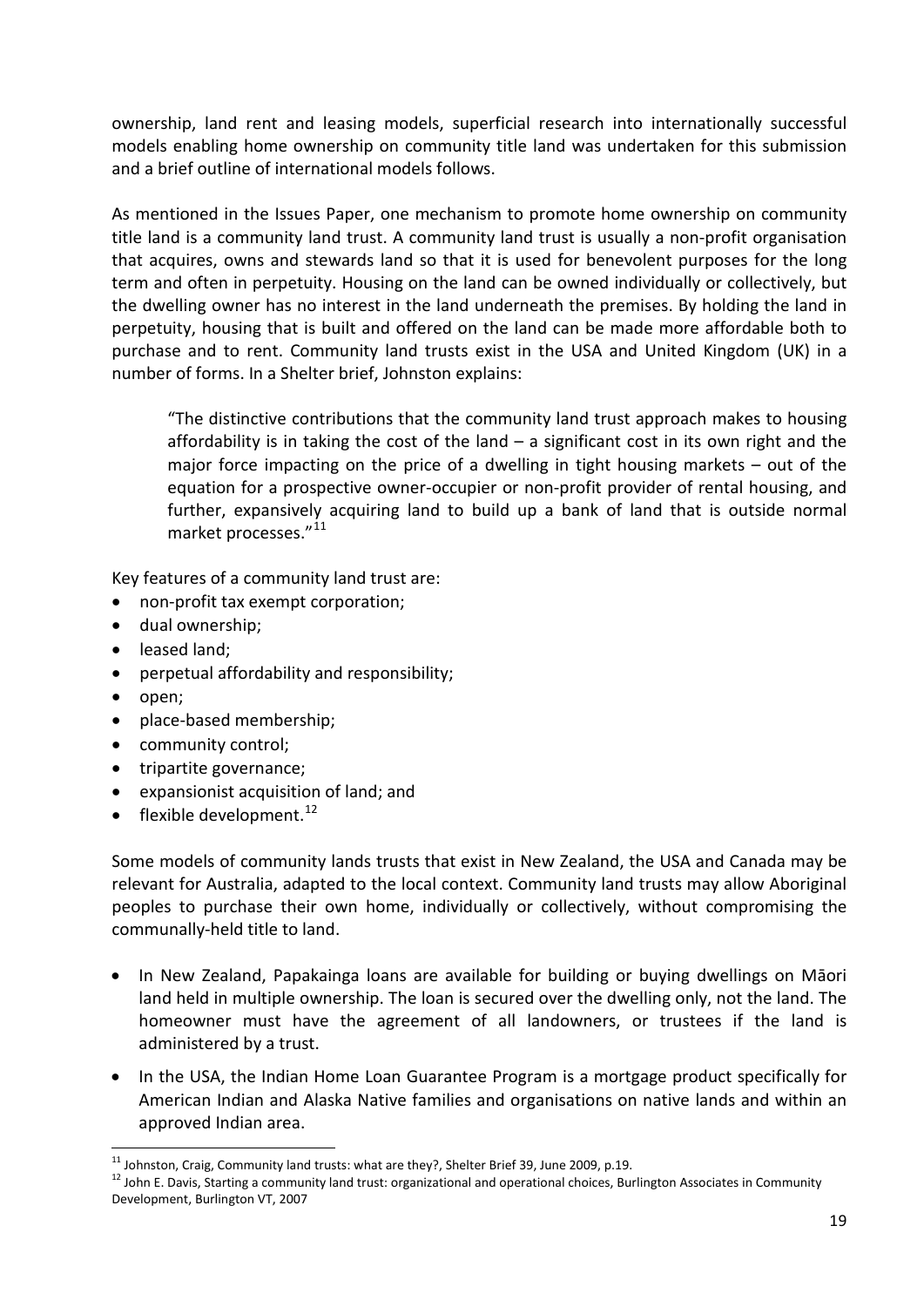• In Canada, Indian and Northern Affairs Canada guarantees loans ('ministerial loan guarantees') for financing for projects, including housing, on First Nation reserves.<sup>[13](#page-19-1)</sup>

The IBA Home Ownership on Indigenous Land program may operate in a similar fashion, but it is not widespread.

Community land trusts can also work in urban and regional settings in order to make housing more affordable for Aboriginal peoples and to retain a community focus on housing. Indeed, many of the examples of community land trusts in the USA are in urban settings.

**Recommendation 12: That the Government research the operation of Community Land Trusts in other jurisdictions and consult with Aboriginal communities and Land Councils to determine whether a similar model would be appropriate for implementation in Australia.**

#### <span id="page-19-0"></span>**11.2 Keystart and the Aboriginal Home Ownership Scheme[14](#page-19-2)**

The Aboriginal Home Ownership Scheme ('the Scheme'/'AHOS') has assisted approximately 4,500 West Australian Aboriginal households into home ownership state wide since 1995. This figure includes only people who identify as Aboriginal and apply for the Indigenous specific, targeted loan product. Keystart have advised that they believe a significant number of Aboriginal home purchasers access generic Keystart loans and shared equity products without necessarily identifying as Indigenous. Keystart is currently investigating their records to attempt enumeration of the numbers of Aboriginal peoples who have accessed generic Keystart products apart from the targeted Aboriginal specific product.

The AHOS Scheme is available to individuals and couples who meet the income eligibility criteria, have no outstanding debts with the Department of Housing or essential service providers, nor a significantly poor credit history or other bad debt which may compromise their ability to repay a mortgage. Keystart and the AHOS are not available for properties on land that is not freehold title. The Scheme allows participants to pay a (reduced) two percent deposit, compared to the ten percent required for other Keystart products.

The Scheme also provides a safety net for mortgagees who experience hardship such as job loss, bereavement, marriage separation, illness or disability. The safety net allows loan repayments to be renegotiated to a minimum during the period of hardship.

The Scheme is maintained with key principles of being run by Aboriginal peoples, for Aboriginal peoples and with Aboriginal people's wellbeing as paramount.

It is understood that other Australian States and Territories have looked at introducing programs similar to the Western Australian AHOS and Keystart Schemes, which are acknowledged as innovative and unique models nationally.

<span id="page-19-2"></span><span id="page-19-1"></span><sup>&</sup>lt;sup>13</sup> Johnston, Craig, *Community land trusts: what are they?* Shelter Brief 39, June 2009, p.20.<br><sup>14</sup> The information included in this section was provided by Robert Isaacs, Manager of Social Lending from Keystart. For fu information about Keystart, see [www.keystart.com.au.](http://www.keystart.com.au/)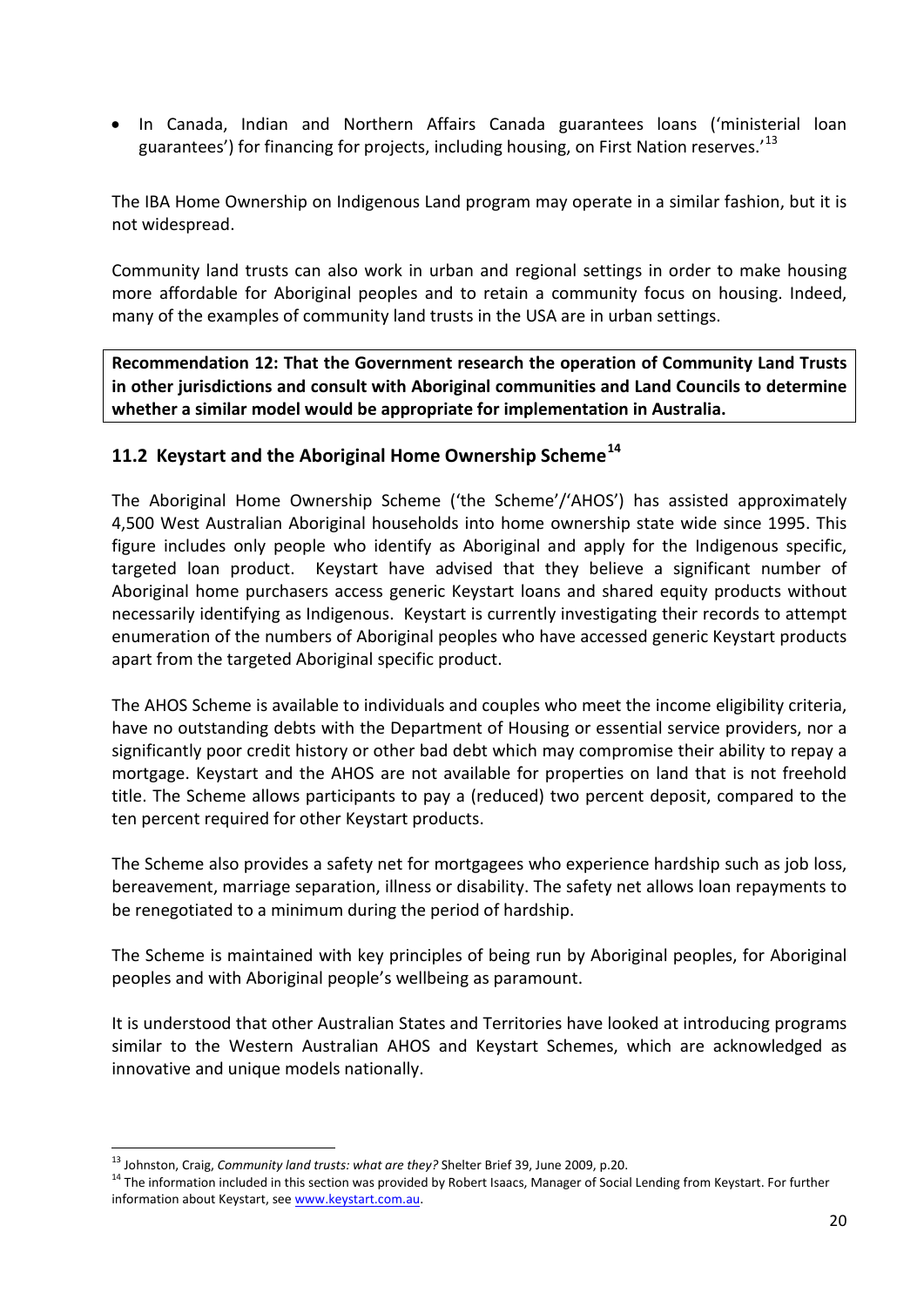#### <span id="page-20-0"></span>**11.3 Shared Equity Schemes**

A shared equity model allows consumers to share the capital cost of purchasing a home with the Government or other institution.<sup>[15](#page-20-3)</sup> This reduces the initial and ongoing costs associated with purchasing property and enables entry into the housing market for people who may otherwise have been prohibited due to limited resources. Although the home owner maintains exclusive possession and occupancy of the property, there are obligations for the property to be maintained as a viable asset. At the point of sale, the equity is shared according to the respective proportionate contributions to the cost of purchasing the property of the individuals and the government or other institution. We support the expansion of shared equity schemes in WA such as Keystart Shared Equity Home Loans. There is also scope for such schemes to be offered by private financial institutions, especially where the housing market is strong, such as in urban areas. Shared equity is a win-win model because it provides economic benefits for both the individual purchasers and the Government or financial institutions that contribute.

**Recommendation 13: That the Government support the expansion of existing shared equity schemes and the development of similar schemes with private financial institutions for the benefit of Aboriginal people.**

#### <span id="page-20-1"></span>**11.4 The 'Sweat Equity' Model**

Another model that has been successful in facilitating home ownership among low and moderate income households is based on prospective home owners participating in the construction of their home. For example, Habitat for Humanity in Australia provides families with a low interest loan and volunteers help with planning and construction. The family gives 500 hours of 'sweat equity', participating in the construction of their home, and pays back the loan at a low interest rate, which is then used to extend credit to another family.<sup>[16](#page-20-4)</sup> The loans are able to be offered at a more favourable rate than a commercial loan because of the use of volunteer labour and 'sweat equity' by home buyers. In 2007, Habitat for Humanity in Canada developed a program to partner with Indigenous community organisations to build homes using this model for Indigenous peoples. There is a branch of Habitat for Humanity in WA, although it is relatively new. Expanding such a model may be useful for some Aboriginal peoples interested in purchasing their own homes in WA, and willing to contribute labour into constructing the property.

**Recommendation 14: That the Government assist and promote the operation of Habitat for Humanity in Australia for Aboriginal peoples or develop a similar scheme for Aboriginal people to reduce the cost of entering home ownership through manually contributing to the construction of their houses.**

#### <span id="page-20-2"></span>**11.5 Community based maintenance organisations**

Shelter WA and ALSWA recommend embedding job training and skills development in any program designed to support home ownership. In remote and regional settings, the cost and

<span id="page-20-3"></span> <sup>15</sup> Pinnegar, S. et al, *How can shared equity schemes work to facilitate home ownership in Australia?* AHURI Research & Policy Bulletin Issue 124 February 2010.

<span id="page-20-4"></span><sup>&</sup>lt;sup>16</sup> For more on Habitat for Humanity, se[e www.habitat.org.au](http://www.habitat.org.au/) [Accessed 14 September].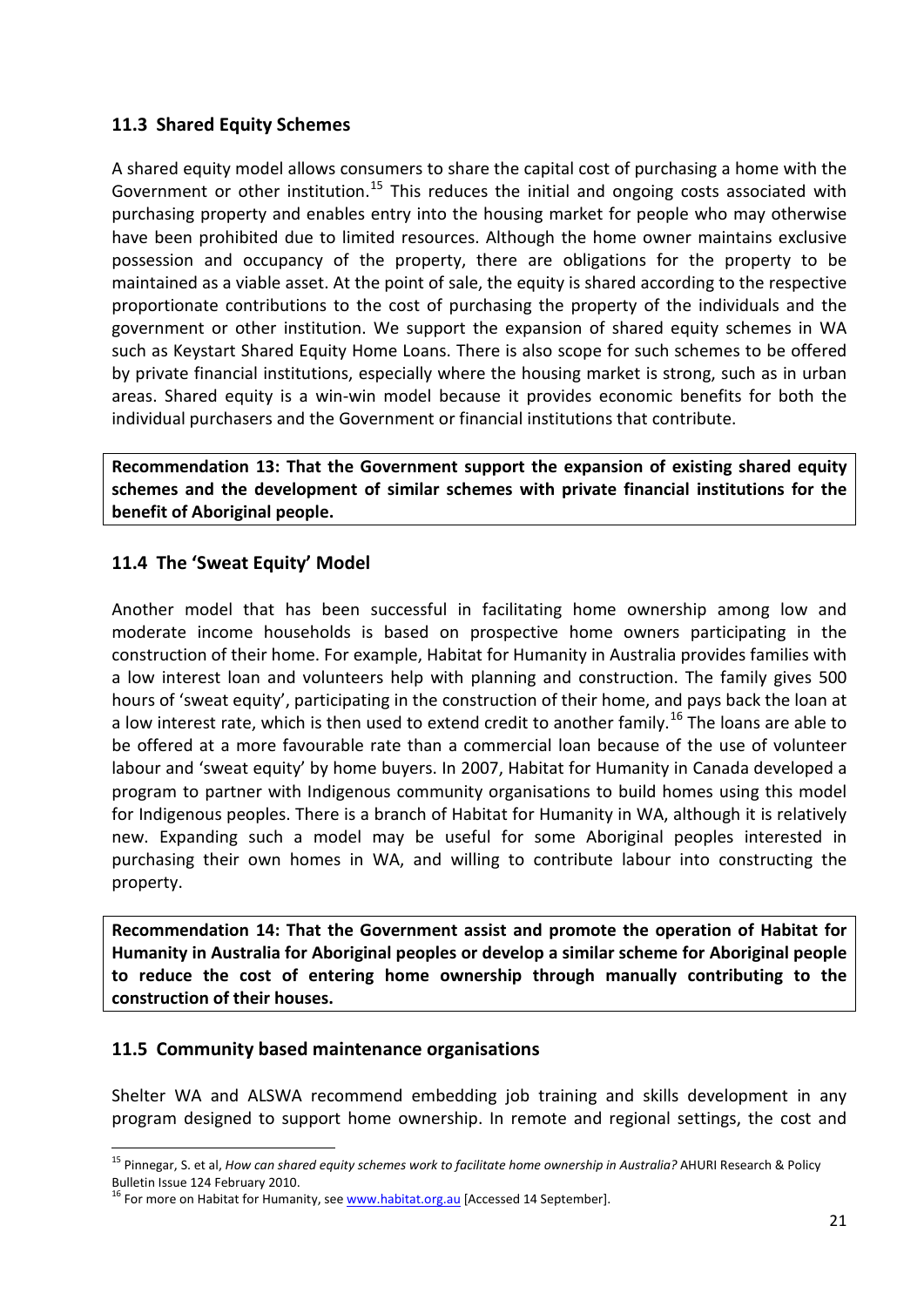responsibility of maintaining houses is exacerbated by the geographic isolation of communities and is likely to prove a drawback to home ownership. To address this and the limited employment opportunities in communities, we encourage government investment in small community owned and operated businesses designed to support home maintenance. Providing skills development, job training and support for trades people such as plumbers, electricians, carpenters and glaziers will result in increased community employment, stability and pride. These initiatives will reduce barriers to Aboriginal home ownership in remote locations and strengthen community capacity while simultaneously lowering maintenance and associated costs by enabling local community members to provide necessary services to repair and maintain housing, without high travel costs, visiting and site call out fees.

**Recommendation 15: That the Government encourage, support and promote local community based and not-for-profit organisations that employ train and enable local Aboriginal peoples to perform housing maintenance work in their communities, prioritising Aboriginal community organisations.**

#### <span id="page-21-0"></span>**11.6 Subsidised maintenance**

Due to the poverty faced by Aboriginal peoples, particularly in remote and regional areas, unless maintenance services as described in 11.5 above are subsidised or provided free of cost, they are unlikely to be affordable to home owners or be able to be provided economically by businesses wishing to remain viable.

Home maintenance assistance is subsidised and provided for seniors, people recovering from serious illness and people with disabilities through the Home and Community Care Scheme and Commonwealth Health and Ageing programs. Such services could be broadened and extended to new and existing Aboriginal home-owners in need.

**Recommendation 16: That Aboriginal peoples who are purchasing property be provided with support and education to access subsidised maintenance services, and where these services do not exist locally, efforts are undertaken to develop appropriate, locally-based maintenance services.**

#### <span id="page-21-1"></span>**11.7 Flexible credit arrangements**

In addition to supporting people in their commitment to purchase a home, support is required in retaining the home once bought. This may be achieved through the provision of flexible lending tools which would allow for reduced or suspended payments, as needed. This may be necessary in times when a family experiences health problems, job losses or need to travel for a funeral or other personal or cultural reasons.

**Recommendation 17: That the Government provide incentives to encourage financial institutions to develop credit arrangements for Aboriginal peoples which include culturally appropriate hardship provisions, such as the Keystart safety net.**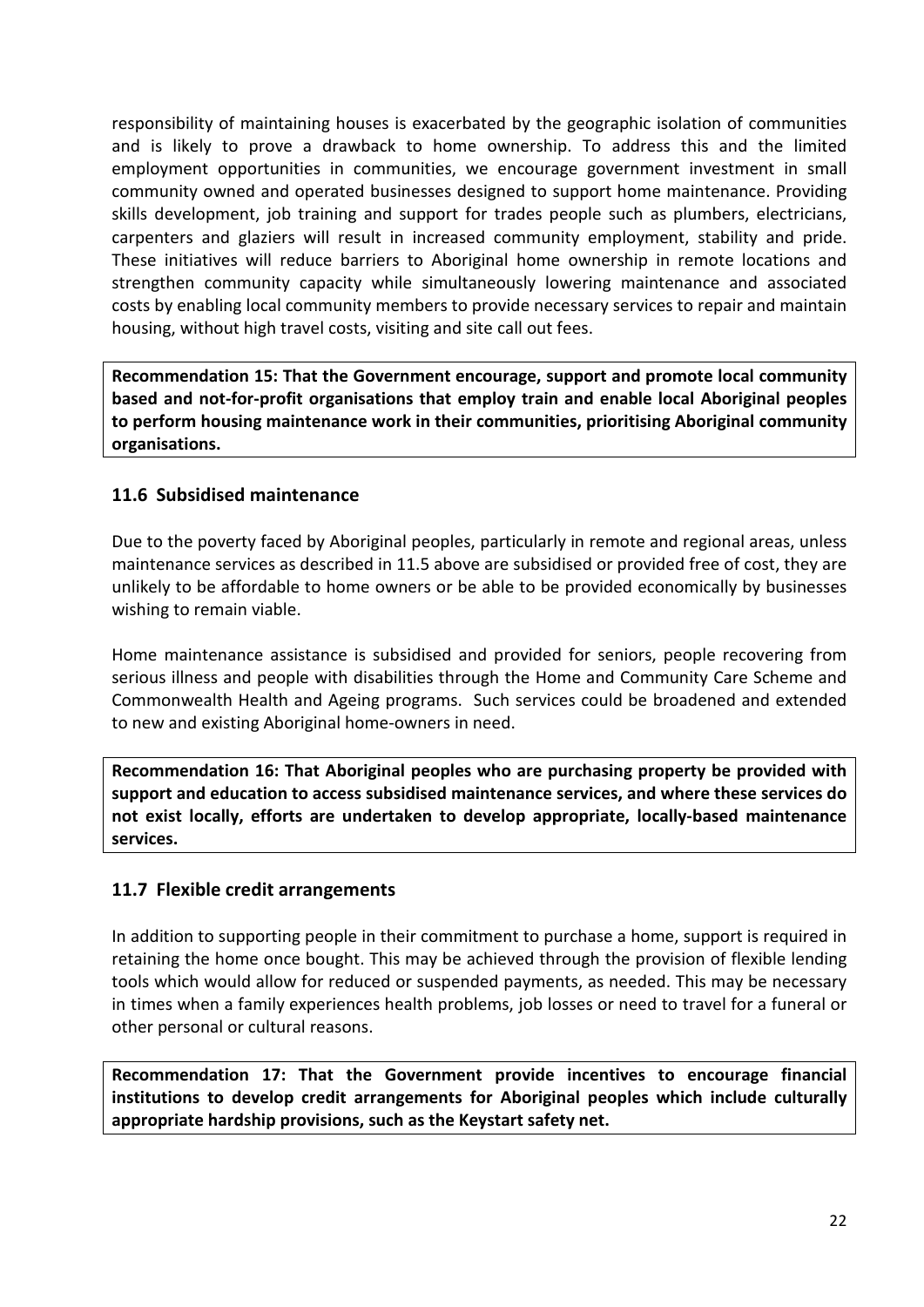#### <span id="page-22-0"></span>**11.8 Consolidation of credit and associated property costs**

As identified from the survey results, the provision of financial training and budgeting is a priority amongst potential Aboriginal home owners. Given that mortgages only include the cost of the house, not associated costs such as council rates, water and sewerage rates, many new home owners, including Aboriginal people, falter with associated costs of home ownership. Planning for big expenses is often difficult for new home owners, and by consolidating anticipated costs and overheads, then spreading the necessary payments over a year or other suitable period, a new home owner may be less likely to fall into arrears when large sums of infrequent expenditure are required in addition to the regular mortgage payment, novice home owners on a limited budget mat be better able to consistently and reliably make all their payments.

Ensuring monies are available for payments associated with home ownership, without additional burden to the home owner, through financial packages such as a saving account alongside the mortgage and surplus payments and redraw facilities, may assist new Aboriginal home owners.

#### <span id="page-22-1"></span>**11.9 Provision of regionally appropriate home ownership information**

<span id="page-22-2"></span>Aboriginal peoples interested in home ownership need access to information about the housing market and the process of buying a house in their desired location. This information should be accurate, reliable and provided in a culturally appropriate manner. Valuation growth assumptions and re-sale projections that may be relevant for urban areas must not be extrapolated into locations where these factors are unlikely.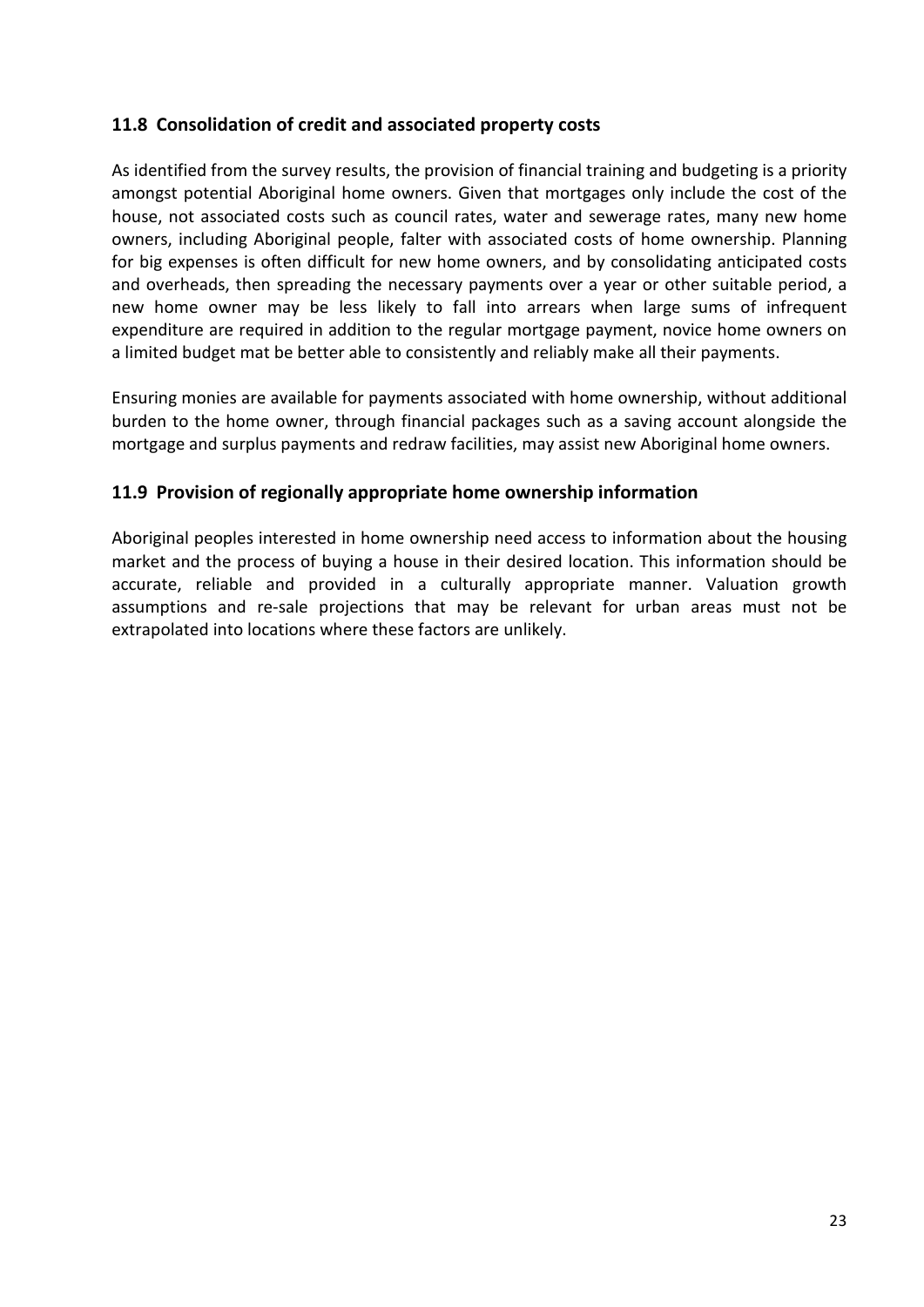#### **12. Conclusion**

Access to adequate housing is a human right. In a wealthy country such as Australia, all people should have access to safe, affordable housing and have some security of tenure and consumer protections. Sadly, Aboriginal peoples in WA, particularly those in remote communities, are often unable to access such housing. It is imperative that the Government develop and implement a national Aboriginal housing strategy that improves outcomes for Aboriginal peoples across all forms of housing tenure.

Aboriginal peoples have lower rates of home ownership than other Australians. Home ownership offers many benefits, particularly to Aboriginal peoples who often lack security and stability in rental markets as a result of systemic discrimination and competing cultural and institutional obligations. Promoting and supporting home ownership amongst Aboriginal peoples, particularly in urban and regional areas where freehold land is already established, is likely to engender significant improvements in lifestyle as a result of the empowerment, autonomy and independence associated with home ownership.

Based on the results of our survey, many Aboriginal peoples are interested in home ownership. Aboriginal peoples should be advised of the options and obligations relating to home ownership so as to be able to make informed decisions about their capacity to pursue this form of tenure. Where appropriate, based on individual circumstances and inclinations, Aboriginal peoples should be encouraged and supported by the Government in attaining home ownership through a myriad of schemes, subsidies, education programs, maintenance arrangements and credit and equity models.

Aboriginal peoples must also be involved in decision-making processes about decisions affecting them, including the development and delivery of programs to ensure they are culturally appropriate and meaningful to Aboriginal peoples. The Government is reminded of its commitment to the rights of Aboriginal peoples through its support of the United Nations Declaration on the Rights of Indigenous Peoples in 2008, which provides a suitable framework for respecting and promoting the rights of Aboriginal peoples.

It is important to recognise however, that home ownership in remote locations differs vastly from home ownership in urban or regional settings. Consequently, the Government is encouraged to consult with Aboriginal peoples, communities and Land Councils to determine the appropriateness of encouraging individual home ownership in remote communities and models and initiatives which may facilitate home ownership in these locations. Should home ownership not be suitable to the culture and constitution of some remote Aboriginal communities, the Government is respectfully reminded of its obligation to ensure access to safe, secure and affordable housing for residents of these communities. Of paramount importance are the conditions in which people live and their ability to exercise self determination and gain positive health, education, employment and wellbeing outcomes, irrespective of tenure arrangements.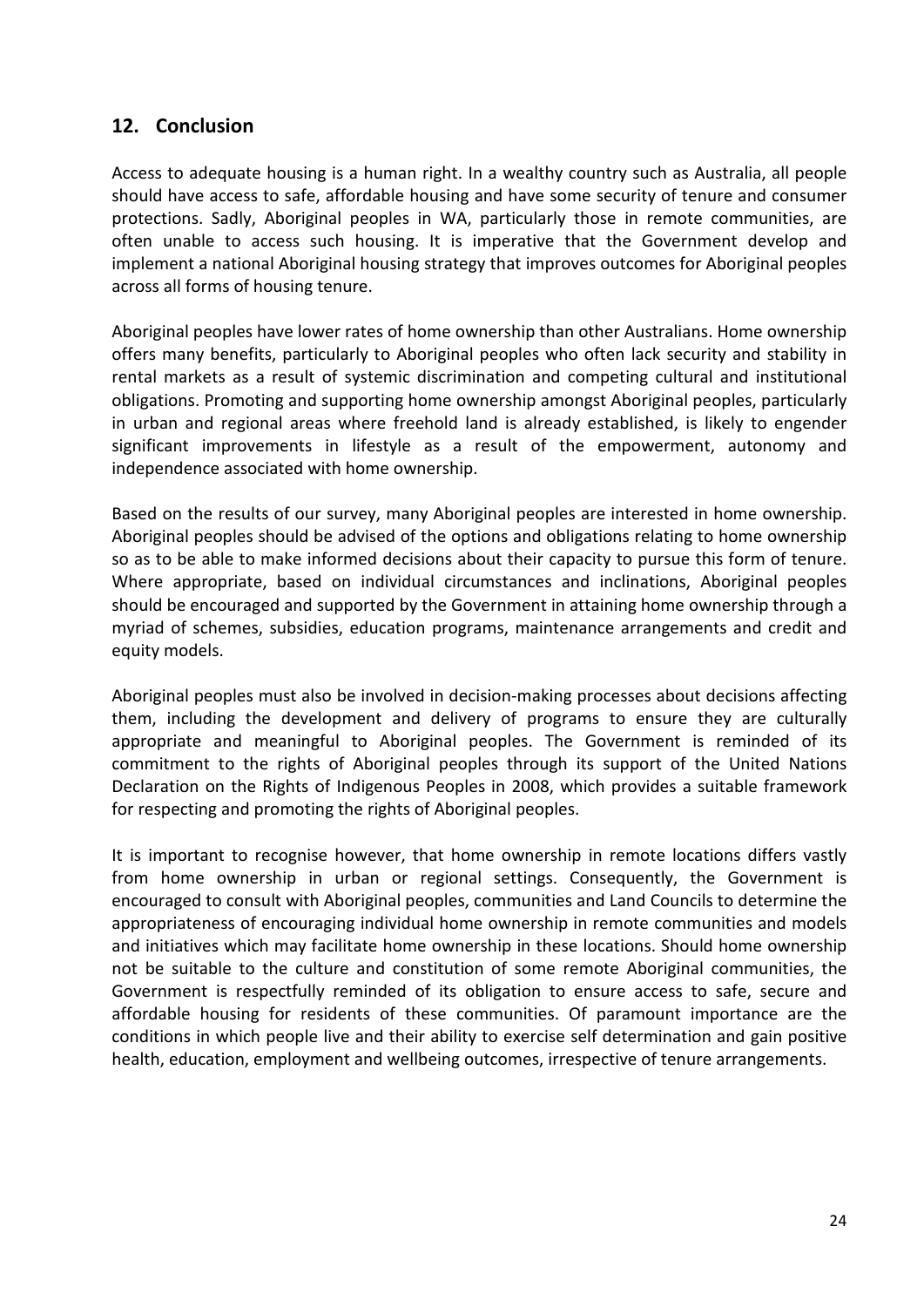#### <span id="page-24-0"></span>**13. Recommendations**

- 1. That the Government develop and implement a national Aboriginal housing strategy aimed at improving housing outcomes for Aboriginal peoples across all forms of housing tenure.
- 2. That the Government conduct specific and thorough consultation with affected communities and Aboriginal Land Councils in relation to questions three and four of the Issues paper.
- 3. That the Government improve infrastructure in remote communities to improve the provision of amenities and economic viability of home ownership in those communities.
- 4. That the Governments of each State and Territory undertake an investigation into housing discrimination against Aboriginal and Torres Strait Islander peoples, including structural discrimination, and if confirmed, recommend effective methods to address the discrimination.
- 5. That where Aboriginal peoples wish to purchase properties in a particular area due to its cultural or familial significance, subsidies, discounts or other assistance are offered by Government to reduce the market price and improve affordability of the property.
- 6. That the Government assist in the development of culturally appropriate mortgage advice and financial literacy assistance to Aboriginal peoples.
- 7. That the Government develop culturally appropriate educational materials for Aboriginal peoples considering home ownership.
- 8. That the Government conduct a national investigation to determine whether racism impacts on the provision of loans to creditworthy Aboriginal peoples by mainstream financial institutions and if this is found to be the case, that processes be developed and implemented to counteract such racism.
- 9. That the Government investigate and where appropriate adopt the suggestions listed in this submission at 7.7 to promote Aboriginal home ownership.
- 10. That financial institutions operating in Australia be encouraged to foster more Aboriginal peoples in leadership roles through processes such as Reconciliation Action Plans.
- 11. That the Government, in collaboration with Aboriginal peoples and communities, develop culturally appropriate programs to assist interested Aboriginal peoples to purchase housing. These programs may include credit and mortgage broking, subsidies, financial planning, counselling, support and other forms of assistance to meet the ongoing financial and other responsibilities involved in home ownership, including planning for necessary repairs and maintenance.
- 12. That the Government research the operation of Community Land Trusts in other jurisdictions and consult with Aboriginal communities and Land Councils to determine whether a similar model would be appropriate for implementation in Australia.
- 13. That the Government support the expansion of existing shared equity schemes and the development of similar schemes with private financial institutions for Aboriginal peoples.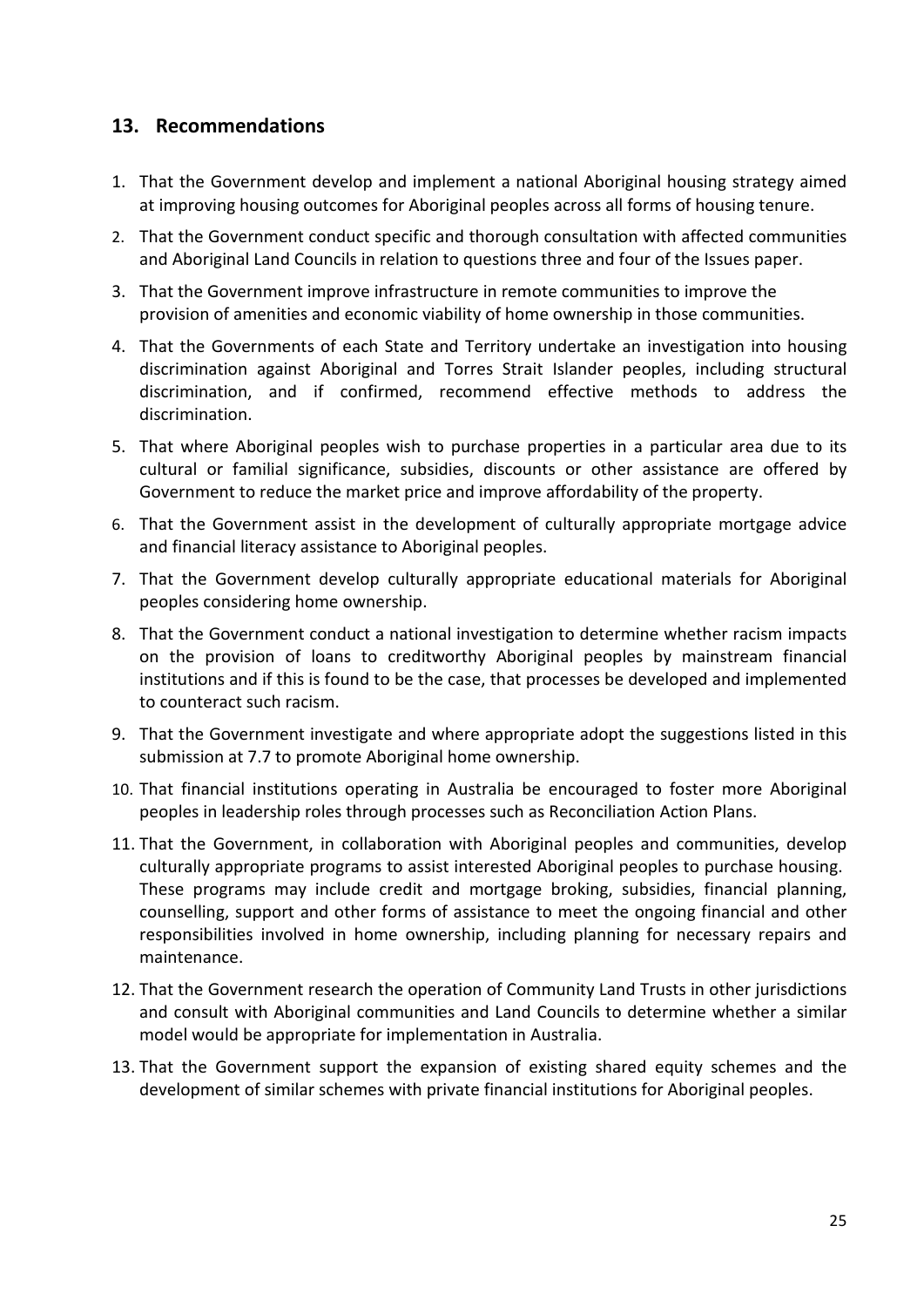- 14. That the Government assist the operation of Habitat for Humanity in Australia for Aboriginal peoples or develop a similar scheme for Aboriginal peoples to reduce the cost of entering home ownership through manually contributing to the building of their houses.
- 15. That the Government encourage, support and promote local community based and not-forprofit organisations that employ train and enable local Aboriginal peoples to perform housing maintenance work in their communities, prioritising Aboriginal community organisations.
- 16. That Aboriginal peoples who are purchasing property be provided with support and education to access subsidised maintenance services, and where these services do not exist locally, efforts are undertaken to develop appropriate, locally-based maintenance services.
- 17. That the Government provide incentives to encourage financial institutions to develop credit arrangements for Aboriginal peoples which include culturally appropriate hardship provisions, such as the Keystart safety net.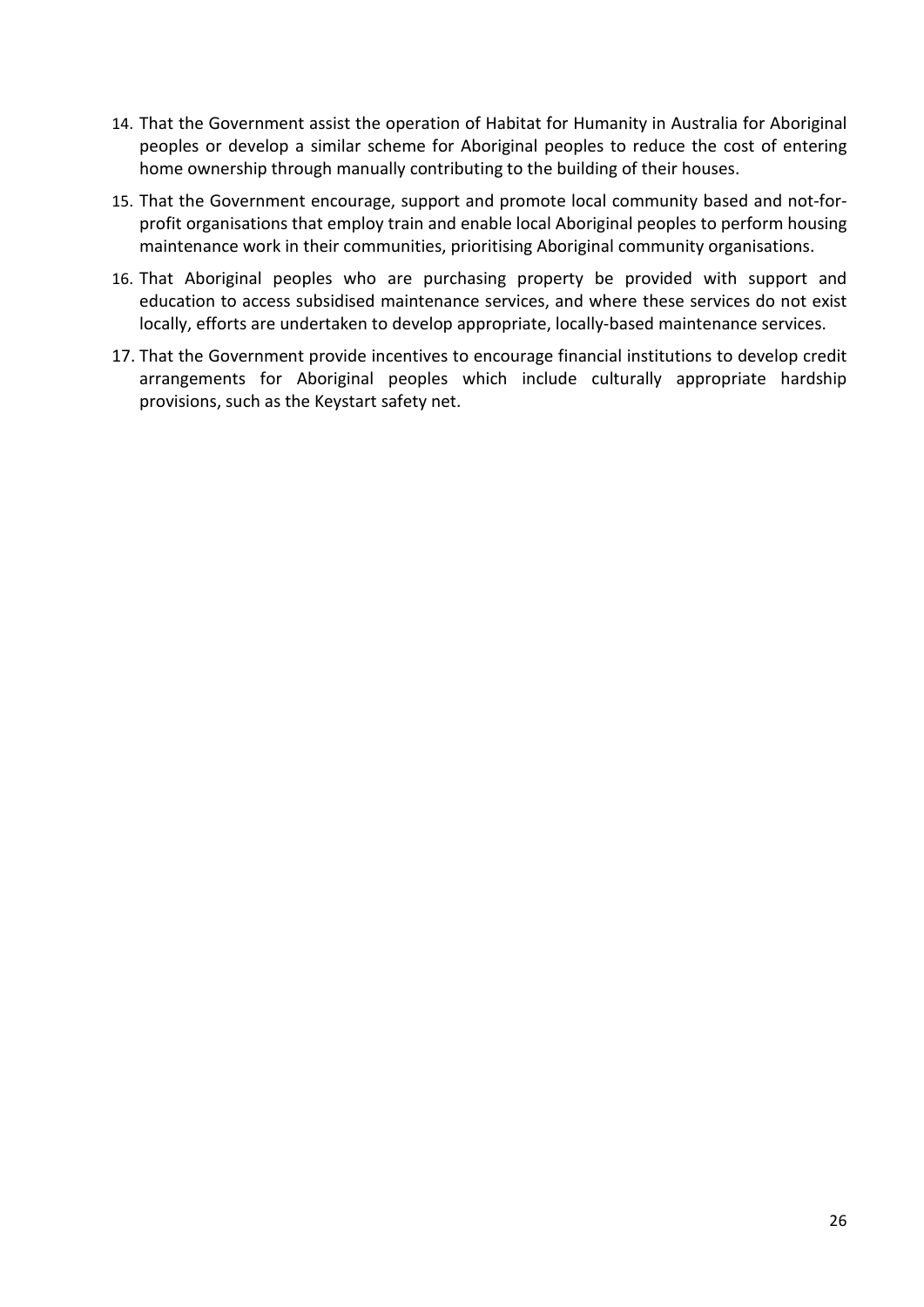### **SHELTER WA AND THE ABORIGINAL LEGAL SERVICE OF WESTERN AUSTRALIA (INC.) (ALSWA)**

Joint Submission to the Australian Government, Department of Families, Housing, Community Services and Indigenous Affairs (FaHCSIA)

## **Aboriginal Home Ownership**

## **Annexure A Shelter WA Indigenous Home Ownership Survey**



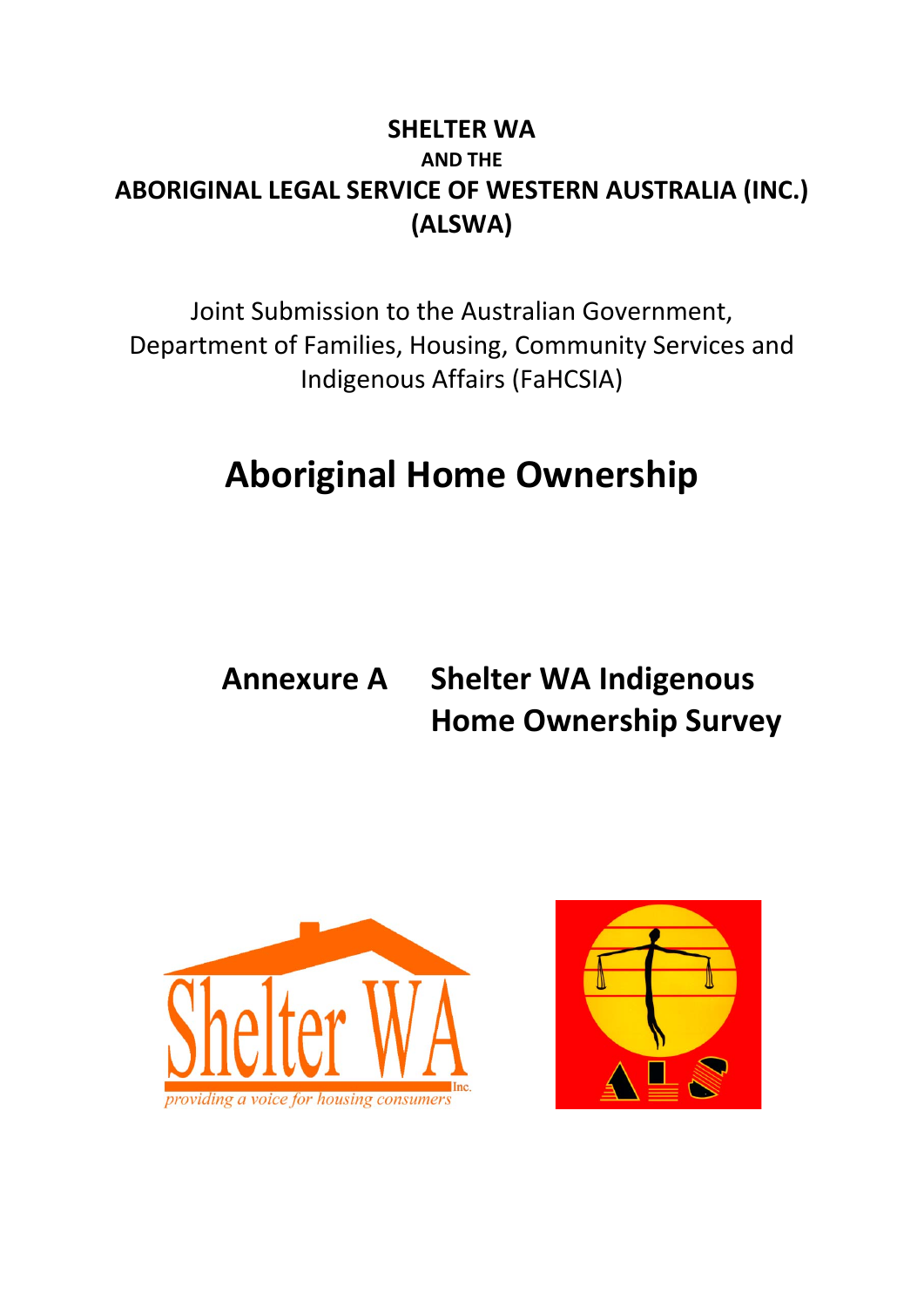#### **Shelter WA Survey Indigenous Home Ownership**

Shelter WA is developing a submission to FAHCSIA regarding Indigenous home ownership. You can read the [issues paper](http://www.fahcsia.gov.au/sa/indigenous/progserv/housing/Pages/IndigenousHomeownership_IssuesPaper.aspx)  on [the FACHSIA website.](http://www.fahcsia.gov.au/sa/indigenous/progserv/housing/Pages/IndigenousHomeownership_IssuesPaper.aspx) The 2006 Australian Census identified that rates of homeownership are far lower among Indigenous households (36%) than non-Indigenous households (69%). Shelter WA is seeking input from Indigenous people in WA about their views on home ownership and the best ways for the government to support Indigenous people who want to buy their own homes. The survey takes less than 10 minutes.

#### **1. Do you identify as an Indigenous Aboriginal or Torres Strait Islander Australian?**

- Yes
- $\Box$  No

#### **2. Please tick the box that applies to your current living situation.**

- $\Box$  I am buying or own my own home
- $\Box$  I rent from a private landlord or real estate agent
- □ I rent from a community housing organisation (eg Access or Foundation Housing)
- $\Box$  I live in public rental housing (eg Homeswest / Department of Housing)
- $\Box$  I am homeless, live in temporary or crisis accommodation, am staying with friends or family, or am in need of accommodation
- Other (please tell us your living situation) \_\_\_\_\_\_\_\_\_\_\_\_\_\_\_\_\_\_\_\_\_\_\_\_\_\_\_\_\_\_\_\_\_\_\_

#### **3. Where do you live?**

- D Perth and Peel metropolitan areas
- D Pilbara
- □ Kimberley
- Gascoyne-Murchison
- □ South West
- Wheatbelt
- Goldfields
- Not in Western Australia

#### **4. What do you believe are the benefits to home ownership? Tick all that apply.**

- $\Box$  Stability and security, being settled
- $\Box$  Ability to leave the house to whoever I choose in my will
- $\Box$  Possibility of making money through property value increasing, growing wealth
- $\Box$  Freedom to make decisions about my home and who I live with
- $\Box$  Not having to have rent inspections or a property manager
- $\Box$  Other (specify)

#### **5. What do you believe are the drawbacks to home ownership? Tick all that apply.**

- $\Box$  Interest rate rises lead to higher mortgage payments that people might not be able to afford
- $\Box$  The long term financial commitment is too much
- $\Box$  Needing to have a reliable job and good income to pay a mortgage
- $\Box$  Responsibility on the owner to maintain and repair the house and appliances (e.g. hot water system)
- $\Box$  Expectations to provide accommodation for other family members if they need it
- $\Box$  Hard to move house if needed for school, health, work or personal reasons
- $\Box$  Having to find money for council and water rates, strata costs, insurance etc.
- $\Box$  The value of the house might not have risen when it's time to sell so people could lose money
- $\Box$  Having a big debt, the possibility of bankruptcy, losing the house if people can't keep up payments
- $\Box$  Other (specify)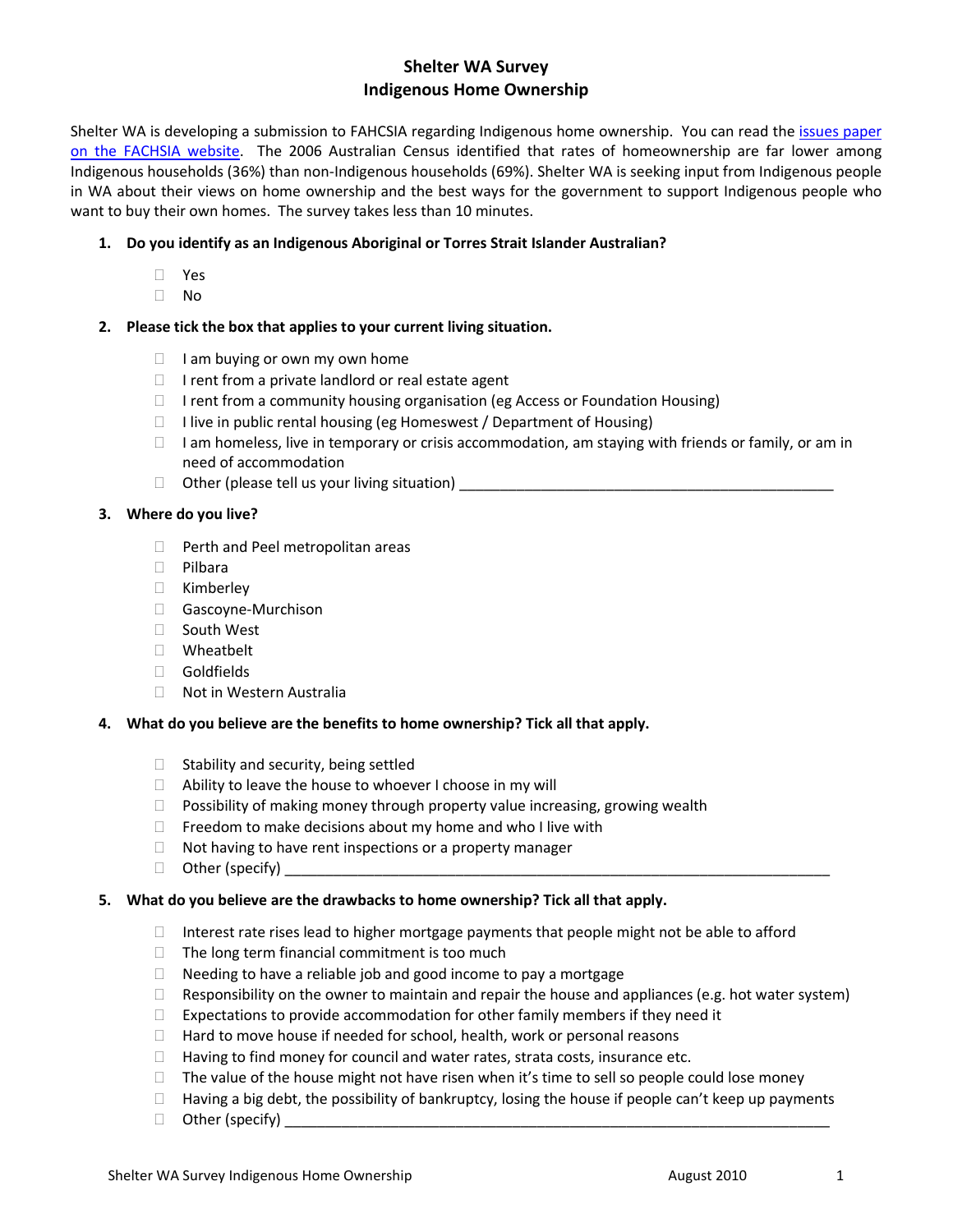#### **6. If you do not own your home, are you interested in home ownership? (If you own your home, skip this question.)**

- Yes
- $\Box$  No. Please explain why not

#### **7. What do you believe are the barriers for you to buying a house? (If you own your home, skip this question.)**

- $\Box$  Houses are too expensive and I can't afford the kind of house I need in the place I want to live
- $\Box$  It's too hard saving enough money for a deposit
- $\Box$  Don't have the income needed or the job security to guarantee mortgage payments
- $\Box$  Don't have the credit history for a bank to lend money for a home loan
- $\Box$  Discrimination. Please identify what kind
- $\Box$  I'm not familiar or confident about how to go about buying a house
- $\Box$  Where I live community-title does not allow individual ownership of property
- $\Box$  Other (specify)
- $\Box$  N/A

#### **8. Are you aware of the following programs to support Indigenous homeownership?**

- $\Box$  Keystart loans (includes Aboriginal home loans), Department of Housing WA (State program)
- □ Indigenous Business Australia, Home Ownership Program (Commonwealth program)
- □ Indigenous Business Australia, Home Ownership on Indigenous Land (HOIL) Program
- $\Box$  Joint venture schemes with the Department of Housing
- $\Box$  Some Community Housing Organisations may offer existing tenants the right to buy the property they are renting or another excess property owned by the Community Organisation. Conditions apply.

#### **9. What else do you think the government should do to promote homeownership among Indigenous people? Tick all that apply.**

- $\Box$  First home owners assistance (i.e. grants or loans)
- $\Box$  First home saver accounts (tax free saving account or government subsidy)
- $\Box$  Stamp duty concessions or exemptions for Indigenous people
- $\Box$  Shared equity (where the government or a non-profit organisation owns part of the home or land)

\_\_\_\_\_\_\_\_\_\_\_\_\_\_\_\_\_\_\_\_\_\_\_\_\_\_\_\_\_\_\_\_\_\_\_\_\_\_\_\_\_\_\_\_\_\_\_\_\_\_\_\_\_\_\_\_\_\_\_\_\_\_\_\_\_\_\_\_\_  $\_$  , and the contribution of the contribution of  $\mathcal{L}_\mathcal{A}$  , and the contribution of  $\mathcal{L}_\mathcal{A}$ \_\_\_\_\_\_\_\_\_\_\_\_\_\_\_\_\_\_\_\_\_\_\_\_\_\_\_\_\_\_\_\_\_\_\_\_\_\_\_\_\_\_\_\_\_\_\_\_\_\_\_\_\_\_\_\_\_\_\_\_\_\_\_\_\_\_\_\_\_ \_\_\_\_\_\_\_\_\_\_\_\_\_\_\_\_\_\_\_\_\_\_\_\_\_\_\_\_\_\_\_\_\_\_\_\_\_\_\_\_\_\_\_\_\_\_\_\_\_\_\_\_\_\_\_\_\_\_\_\_\_\_\_\_\_\_\_\_\_

- $\Box$  Provide financial training or help with budgeting
- $\Box$  Provide opportunities for tenants in public and community housing to purchase their homes
- $\Box$  Other (specify)

#### **10. Do you have any additional comments regarding Indigenous home ownership?**

#### **11. Shelter WA works with advocacy groups and individuals to promote appropriate, accessible, affordable and secure housing. Would you like to become a member of Shelter WA?**

 Yes, please contact me about becoming a member. *There is no membership fee for individuals with income less than \$30,000. Membership fee is \$20 for individuals with income over \$30,000.*

**\_\_\_\_\_\_\_\_\_\_\_\_\_\_\_\_\_\_\_\_\_\_\_\_\_\_\_\_\_\_\_\_\_\_\_\_\_\_\_\_\_\_\_\_\_\_\_\_\_\_\_\_\_\_\_\_\_\_\_\_\_\_\_\_\_\_\_\_\_\_\_\_\_\_\_\_\_\_\_\_\_ \_\_\_\_\_\_\_\_\_\_\_\_\_\_\_\_\_\_\_\_\_\_\_\_\_\_\_\_\_\_\_\_\_\_\_\_\_\_\_\_\_\_\_\_\_\_\_\_\_\_\_\_\_\_\_\_\_\_\_\_\_\_\_\_\_\_\_\_\_\_\_\_\_\_\_\_\_\_\_\_\_ \_\_\_\_\_\_\_\_\_\_\_\_\_\_\_\_\_\_\_\_\_\_\_\_\_\_\_\_\_\_\_\_\_\_\_\_\_\_\_\_\_\_\_\_\_\_\_\_\_\_\_\_\_\_\_\_\_\_\_\_\_\_\_\_\_\_\_\_\_\_\_\_\_\_\_\_\_\_\_\_\_**

□ No, thanks.

#### 12. **Your contact details (optional)**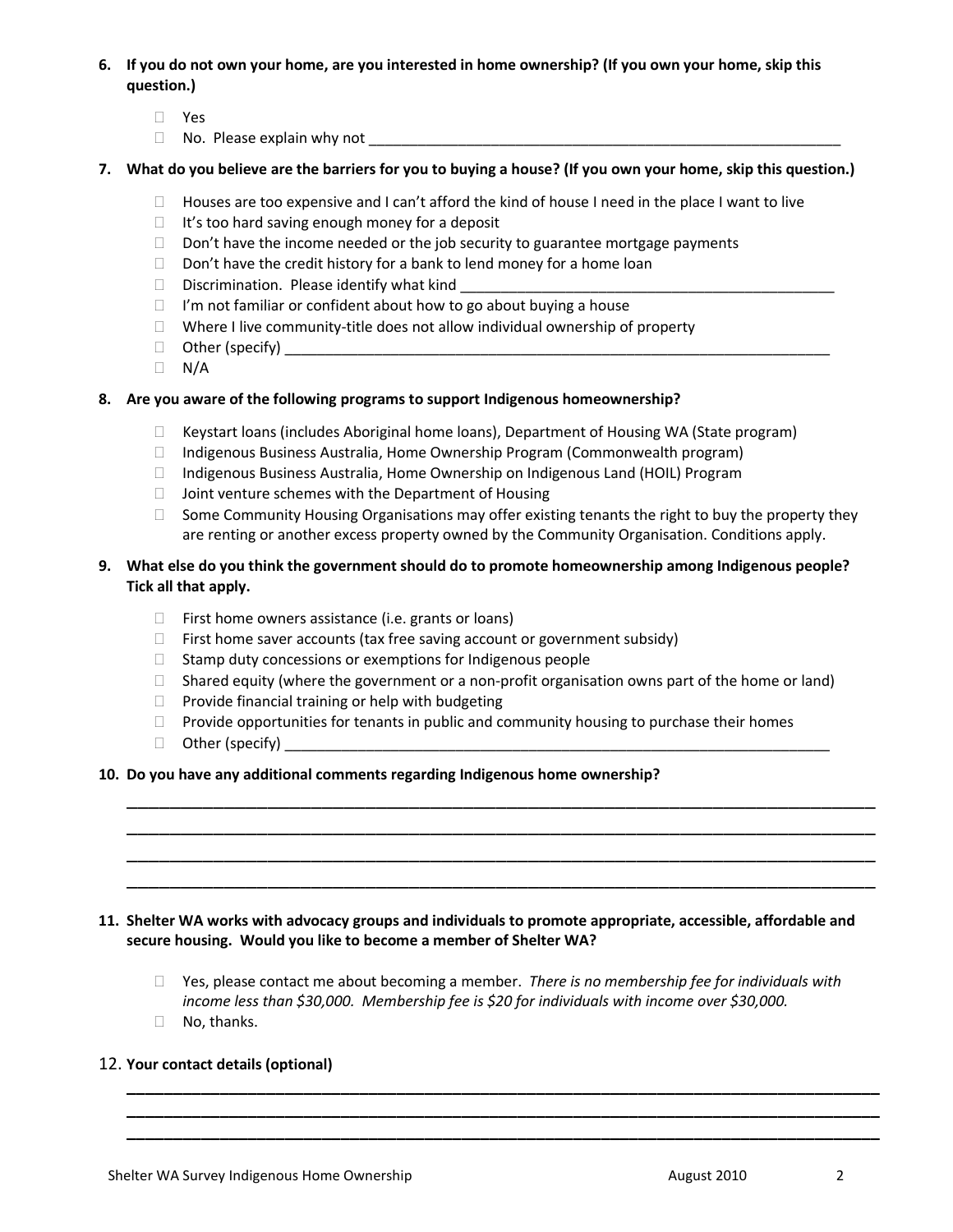### **SHELTER WA AND THE ABORIGINAL LEGAL SERVICE OF WESTERN AUSTRALIA (INC.) (ALSWA)**

Joint Submission to the Australian Government, Department of Families, Housing, Community Services and Indigenous Affairs (FaHCSIA)

## **Aboriginal Home Ownership**

**Annexure B** *'A Way Forward for Housing Indigenous Peoples in Australia'* **National Shelter Policy Statement, August 2010**



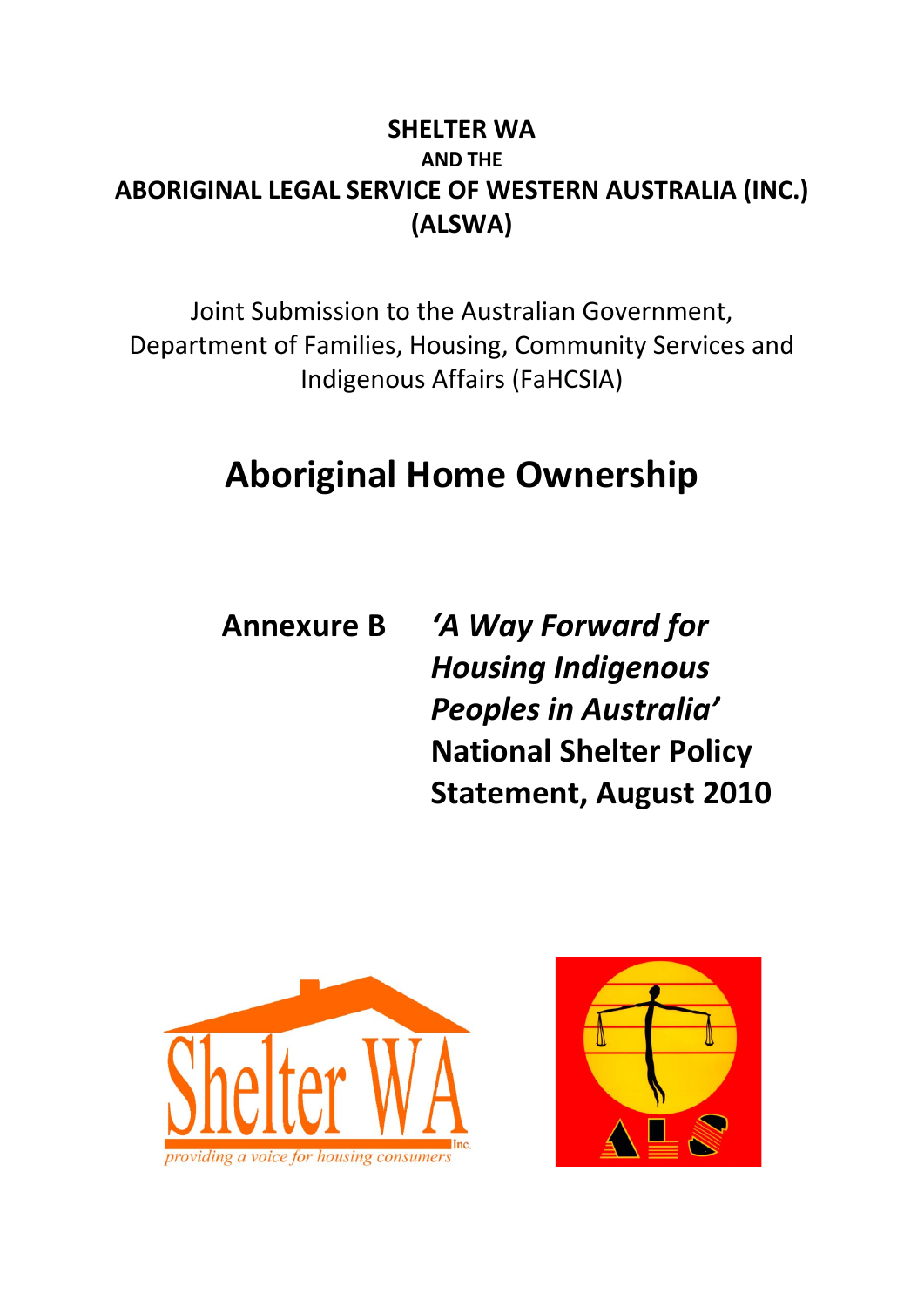

## **A Way Forward for Housing Indigenous Peoples in Australia**

## **National Shelter Policy Statement**

## **August 2010**



Above: Attendees at the National Shelter Indigenous Housing forum included representatives from every State and Territory Shelter apart from Victoria, and key representatives from Indigenous community housing organisations throughout Australia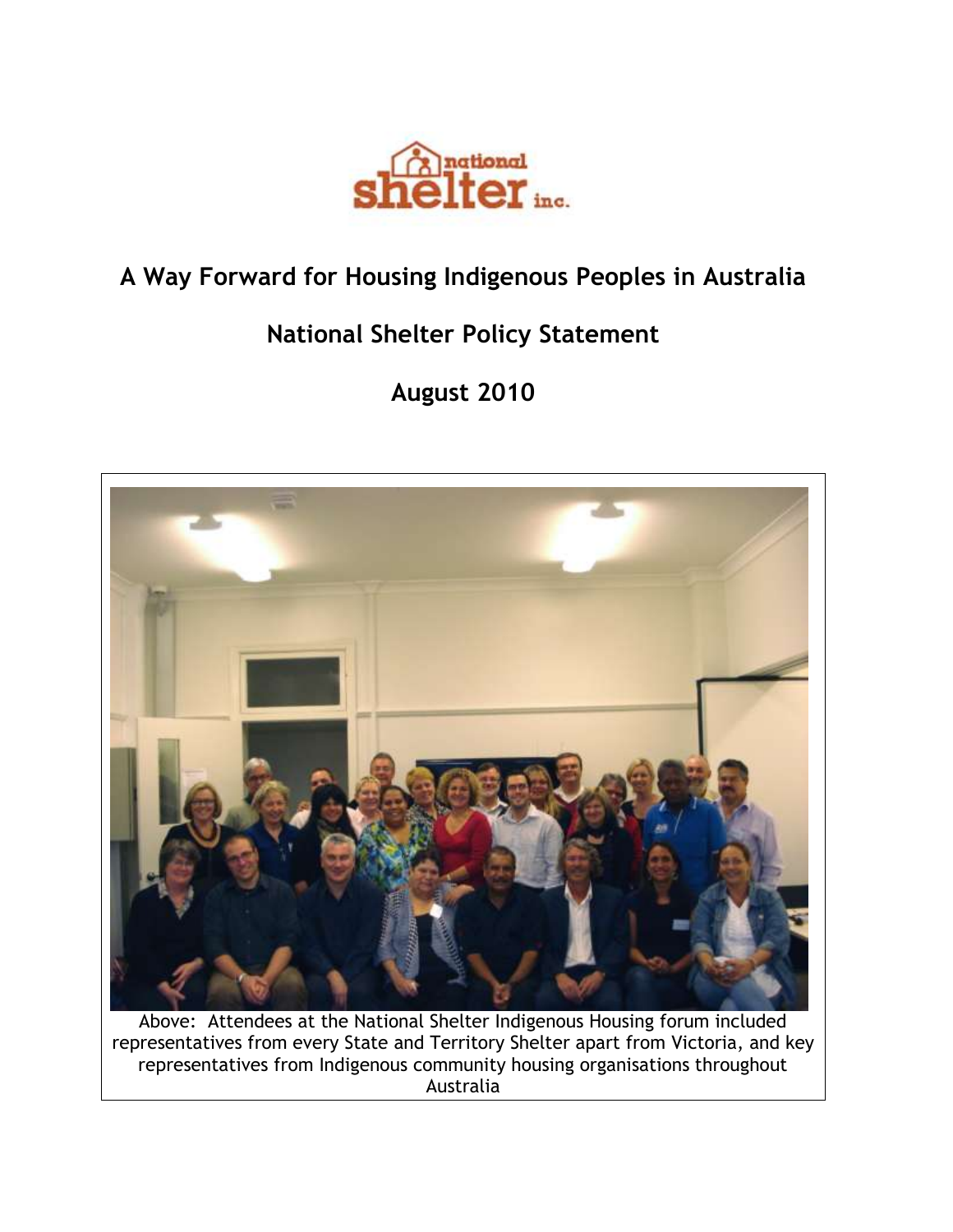### **Summary**

#### **Background**

The Australian Institute of Health and Welfare identifies an alarming shortage of housing for Indigenous<sup>1</sup> households, with 20,000 extra dwellings needed to meet the immediate housing needs of these households.<sup>2</sup> In addition to this need, Indigenous peoples are disadvantaged in all sectors of the housing market including home ownership, private rental accommodation, public rental accommodation, community housing and homelessness.

This has sparked international concern. The United Nations Special Rapporteur on adequate housing remarked in 2006 that he was "particularly disturbed" by the adverse housing conditions he observed in Indigenous communities in Australia, describing it as a "humanitarian tragedy".<sup>3</sup> The Special Rapporteur observed that a lack of affordable housing, lack of appropriate support services, overcrowding, significant levels of poverty, a lack of culturally appropriate housing and underlying discrimination are all factors that contribute to the severe housing crisis.<sup>4</sup> He found the absence of adequate and comprehensive participation processes for Indigenous communities in decision-making to be the "most disturbing" element of the crisis. $5$ 

The recent Commonwealth allocation of resources to expand the supply of housing, particularly in remote communities, is long overdue, but falls well short of meeting the need. A disturbing element of the reforms is that rather than heeding the Rapporteur"s call to provide adequate and comprehensive participation processes for Indigenous communities, delivery of Indigenous housing is increasingly being taken out of Indigenous hands, leading to an increased risk of inappropriate housing design, delivery and management. There is also an absence of advocacy bodies specifically for Indigenous housing and no peak Indigenous housing body in Australia.

#### **Goal**

To provide effective responses in the Indigenous and mainstream housing systems to meet the critical and dire housing need of Indigenous peoples and assist in overcoming the barriers they face to housing, while simultaneously promoting selfdetermination and capacity of Indigenous peoples to manage their own housing.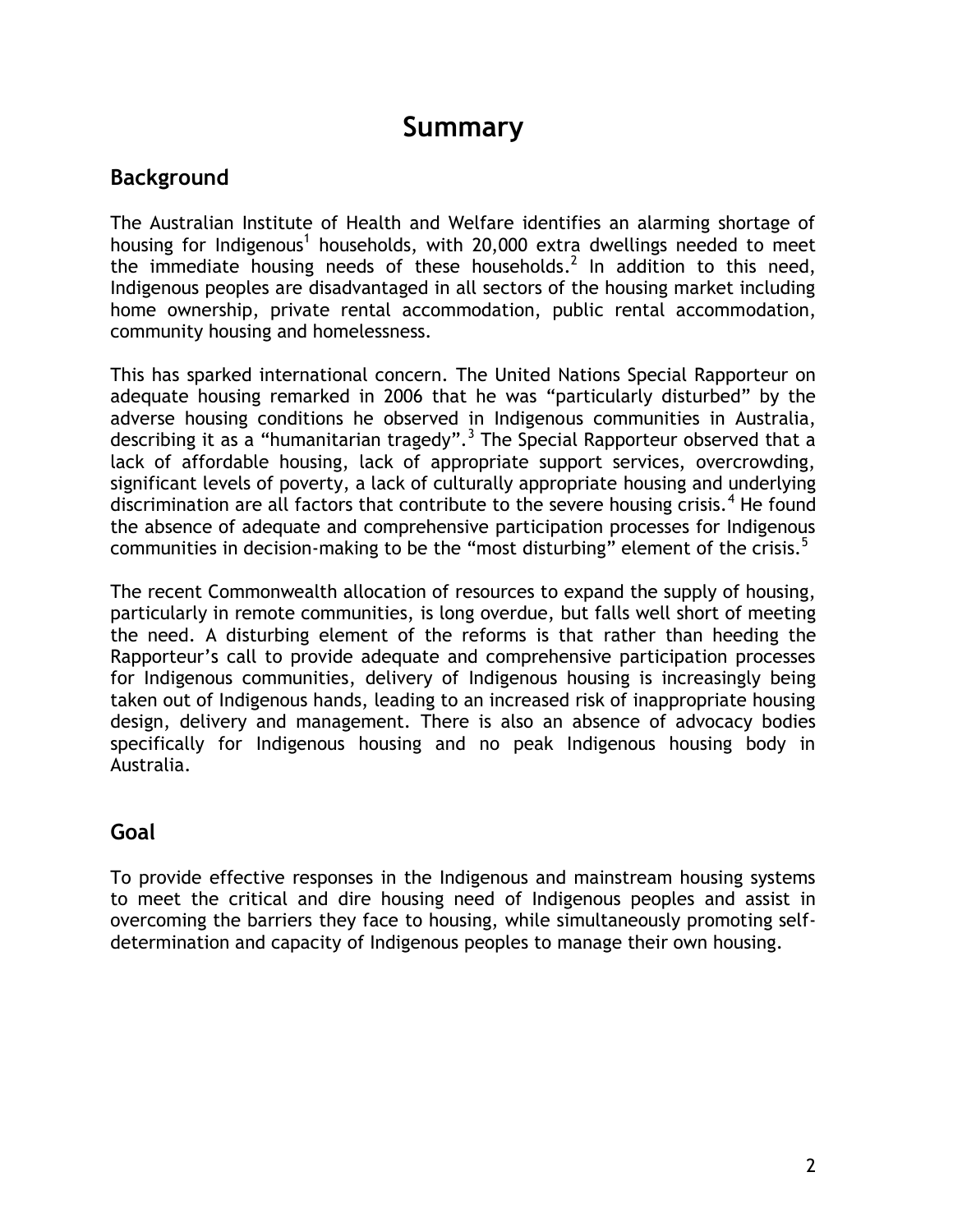#### **Key Points**

- 1. More resources need to be urgently directed to producing the needed 20,000 dwellings.
- 2. Indigenous community housing providers must be supported to play a central role in meeting this need, and in developing the skills and ability to continue meeting the housing needs of Indigenous peoples into the future.
- 3. Indigenous peoples need to be closely involved in all aspects of the response, from developing high level Indigenous housing policy to on the ground housing and service delivery and management.
- 4. Mainstream government and community housing providers need to genuinely engage with Indigenous peoples to develop appropriate housing and support models in order to address issues of overcrowding and sustain tenancies.
- 5. Programs need to be developed to support Indigenous peoples to better access the housing market, including home ownership and private rental, and to address discrimination.
- 6. To ensure that Key Points 1 to 5 are achieved in a way that is respectful of Indigenous people"s human rights and fosters self determination, governments need to support and adequately resource the establishment of an Indigenous owned and controlled National Indigenous Housing body.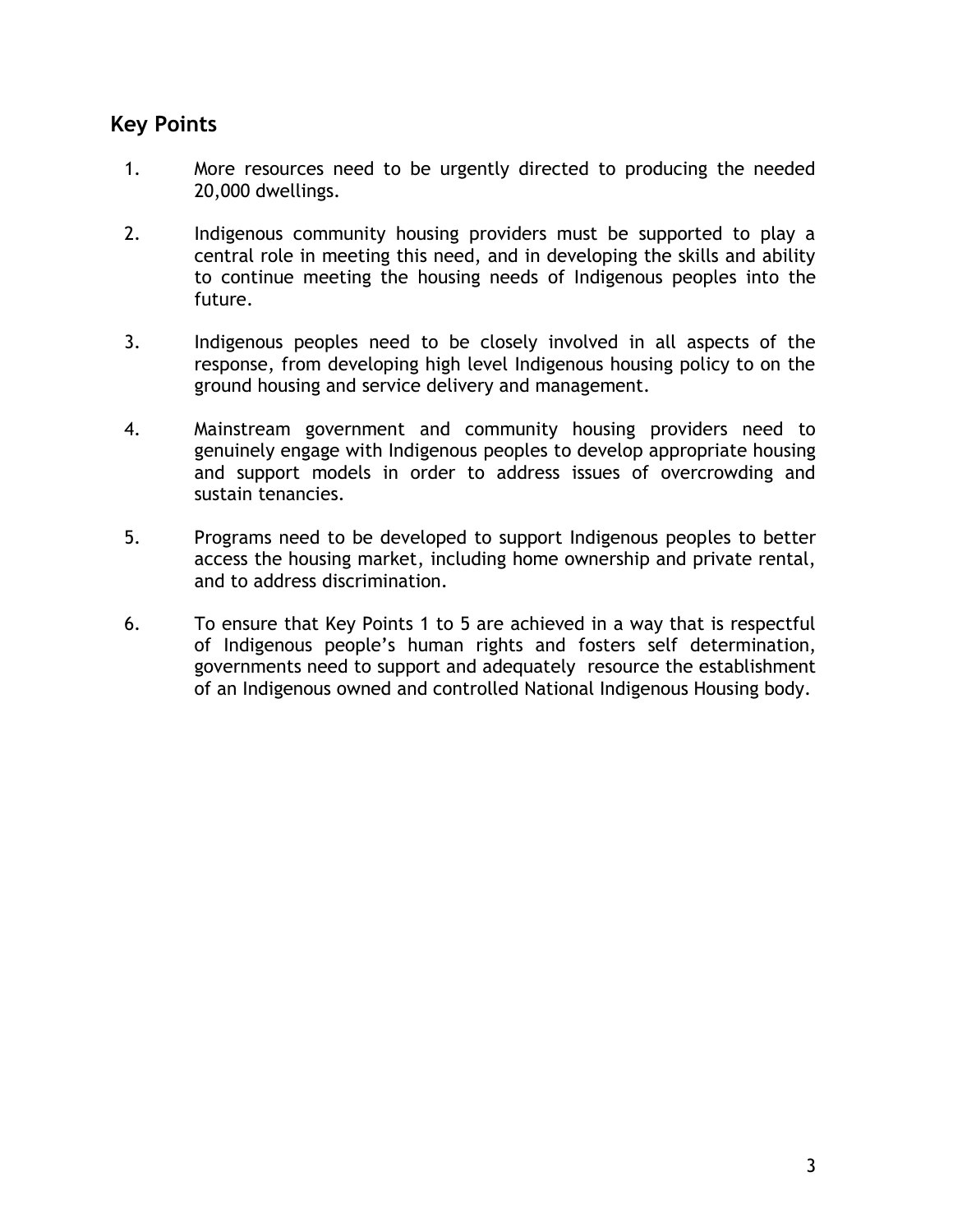## **Full Statement**

#### **Introduction**

On 26 and 27 July 2010 representatives from Indigenous and mainstream housing organisations and peak bodies met in Brisbane under the auspices of National Shelter. The meeting included delegates from all States and Territories, except Victoria.

The purpose of the gathering was to discuss a range of housing issues facing Indigenous peoples and to develop possible solutions to those issues. This included improving access to housing, increasing the supply of housing, sustaining tenancies and maximising the involvement of Indigenous peoples in the development and ongoing management of Indigenous housing. This report provides a summary of the issues discussed and the resolutions of the delegates.

#### **Background**

The meeting discussed a range of background material, including a background paper prepared beforehand by National Shelter and presentations during the meeting by Rhonda Phillips from the Australian Housing and Urban Research Institute, and Eddy Bourke from the Community Housing Federation of Australia. The following is a summary of some of the key research data on Indigenous housing.

- *1. Indigenous peoples on average are younger than other Australians, have a larger proportion of people suffering with serious chronic health and disability burdens and live in larger households.*
	- An estimated one-third (32%) of Indigenous Australians are living in capital cities and a further 43% in regional areas.
	- The median age of Indigenous people in Australia is 20 years, compared to 37 for non-Indigenous Australians.
	- The average number of occupants in Indigenous households is 3.4 persons per household, compared to 2.6 for non-Indigenous households.
	- Proportionally more Indigenous households have at least one member with a disability, and more households contain extended family members of several generations, from infants to frail elderly relatives. 6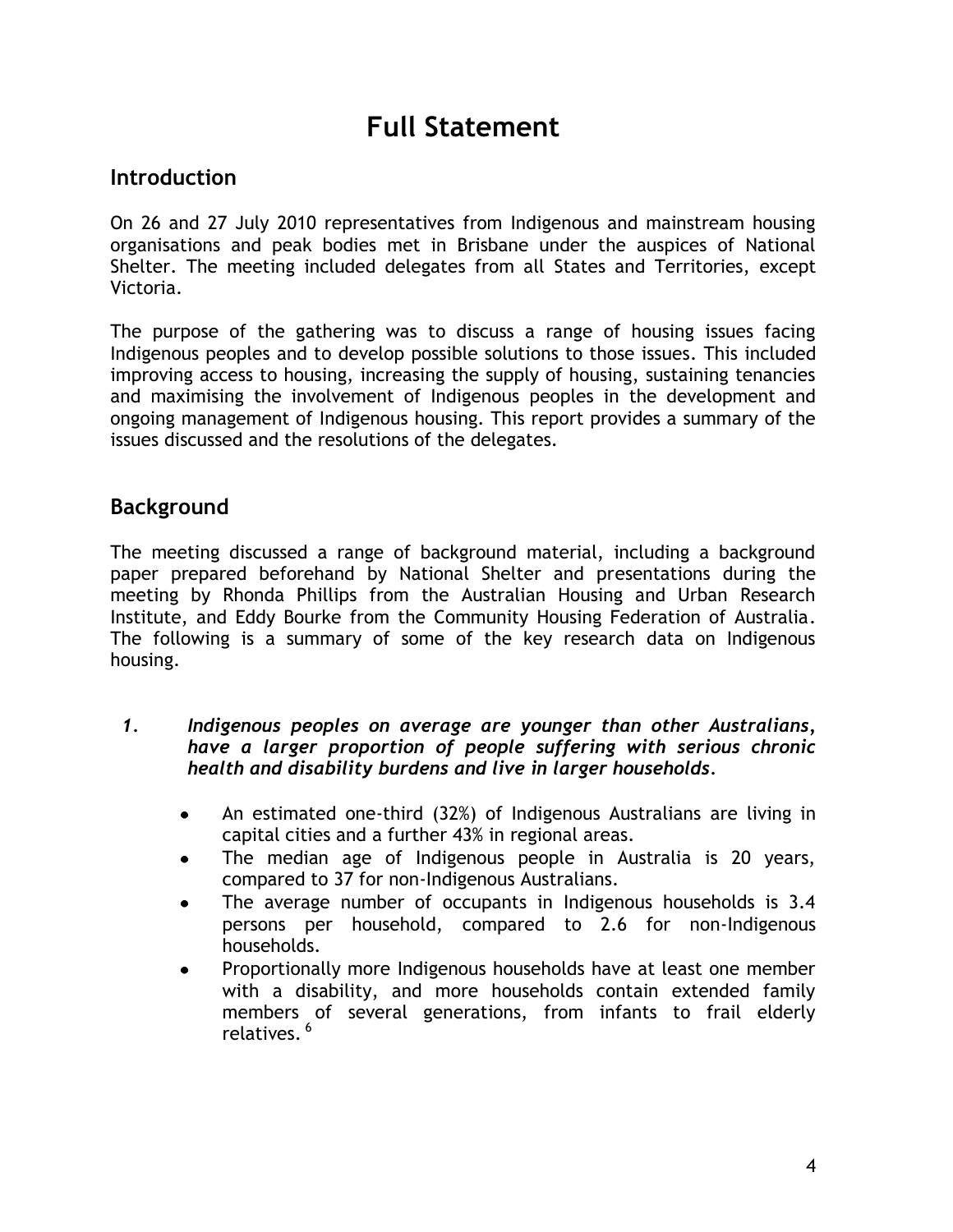#### *2. Indigenous peoples are more dependent on rental housing, and particularly social housing, than other Australians.*

- $36\%$ <sup>7</sup> of Indigenous households own or are purchasing their own home, while 60% are renting. This contrasts with the non-Indigenous population where 69% of households are owners or purchasers and only 27% renters.
- 27% of all Indigenous households rent from the private rental market, while 29% rent from either a public housing authority or a community housing organisation. By contrast, only 4.4% of non-Indigenous households rent from public or community landlords.
- Of the households living in social housing:
	- approximately 40% rent mainstream public housing;
	- **EXECT** approximately 22% rent public housing reserved for Indigenous households;
	- approximately 38% rent housing managed by Indigenous community agencies;
	- **numana Theor** approximately 1% are in housing managed by mainstream community organisations.<sup>8</sup>

#### *3. There is an extremely high level of unmet housing need amongst Indigenous peoples in Australia.*

The Australian Institute of Health and Welfare carried out its most recent assessment of Indigenous housing need in 2009, using mainly 2006 data. $<sup>9</sup>$ </sup> Their key findings are:

- 9,248 Indigenous people were experiencing homelessness; 20,739 Indigenous households were overcrowded; and 8,331 Indigenous income units were in financial housing stress.
- The Indigenous population is in higher need than the non-Indigenous  $\bullet$ population regarding homelessness and overcrowding.
- The number of additional dwellings required to help those in most need was estimated to be 9,795.
- The dwelling need gap was 11,538 dwellings, considering extreme need only, or 19,429 if considering all need.
- It is estimated that in addition to the established dwelling need gap  $\bullet$ (in 2006), an additional 529 dwellings were required in 2008 for those in most need, with a further 3,137 dwellings needed by 2018.
- The majority of dwellings are required to reduce overcrowding.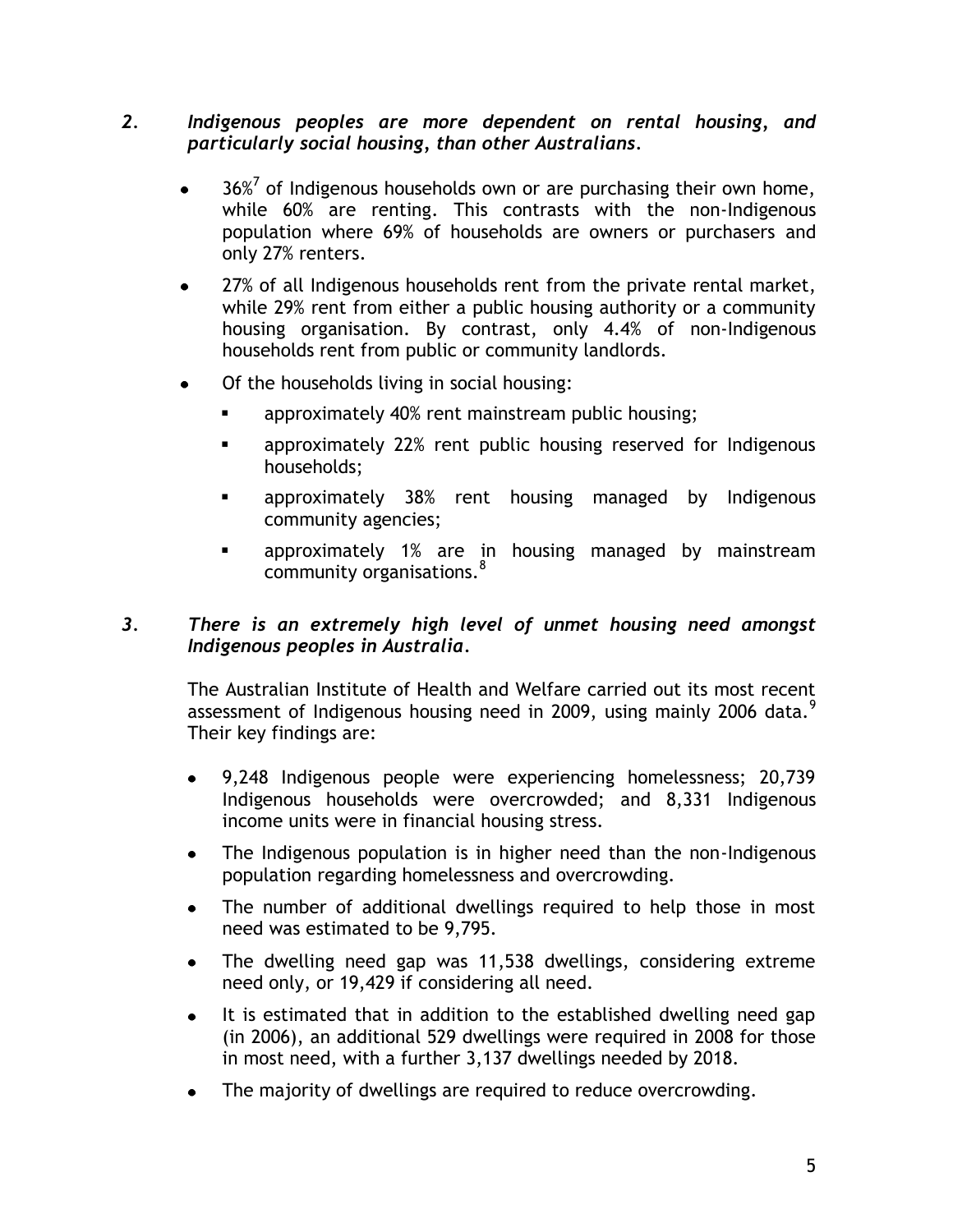- *4. There have been major shifts in Indigenous housing policy across Australia, at Commonwealth, State and Territory levels. Many of these have damaged the trust and goodwill of Indigenous peoples toward government.*
	- The Community Housing and Infrastructure Program was progressively wound down from 2005 onwards, and eventually replaced with the Strategic Indigenous Housing and Infrastructure Program and the National Partnership on Remote Indigenous Housing, which are both focused purely on remote communities. Meanwhile, responsibility for oversight and future funding of urban and regional Indigenous community housing organisations is in the process of being taken from the Commonwealth government and passed to State and Territory governments. Between 2001 and 2006 the number of Indigenous community housing organisations reduced by 20%.
	- At the end of 2008 the Aboriginal Rental Housing Program was discontinued as part of the overall reduction in specialist programs accompanying the negotiation of the new National Affordable Housing Agreement with funds included in the overall allocations for social housing.
	- At both State and Commonwealth levels there has been a move towards "mainstreaming" the management of Indigenous housing, with Aboriginal Rental Housing Program housing increasingly managed by public housing authorities along similar lines to mainstream housing, and pressures on community housing providers to hand over their stock to be managed by State and Territory housing departments.
	- Evidence indicates that since 2003 State and Territory housing departments have substantially improved access to mainstream public housing for Indigenous households. However, there are still major issues with sustaining the tenancies and overcrowding.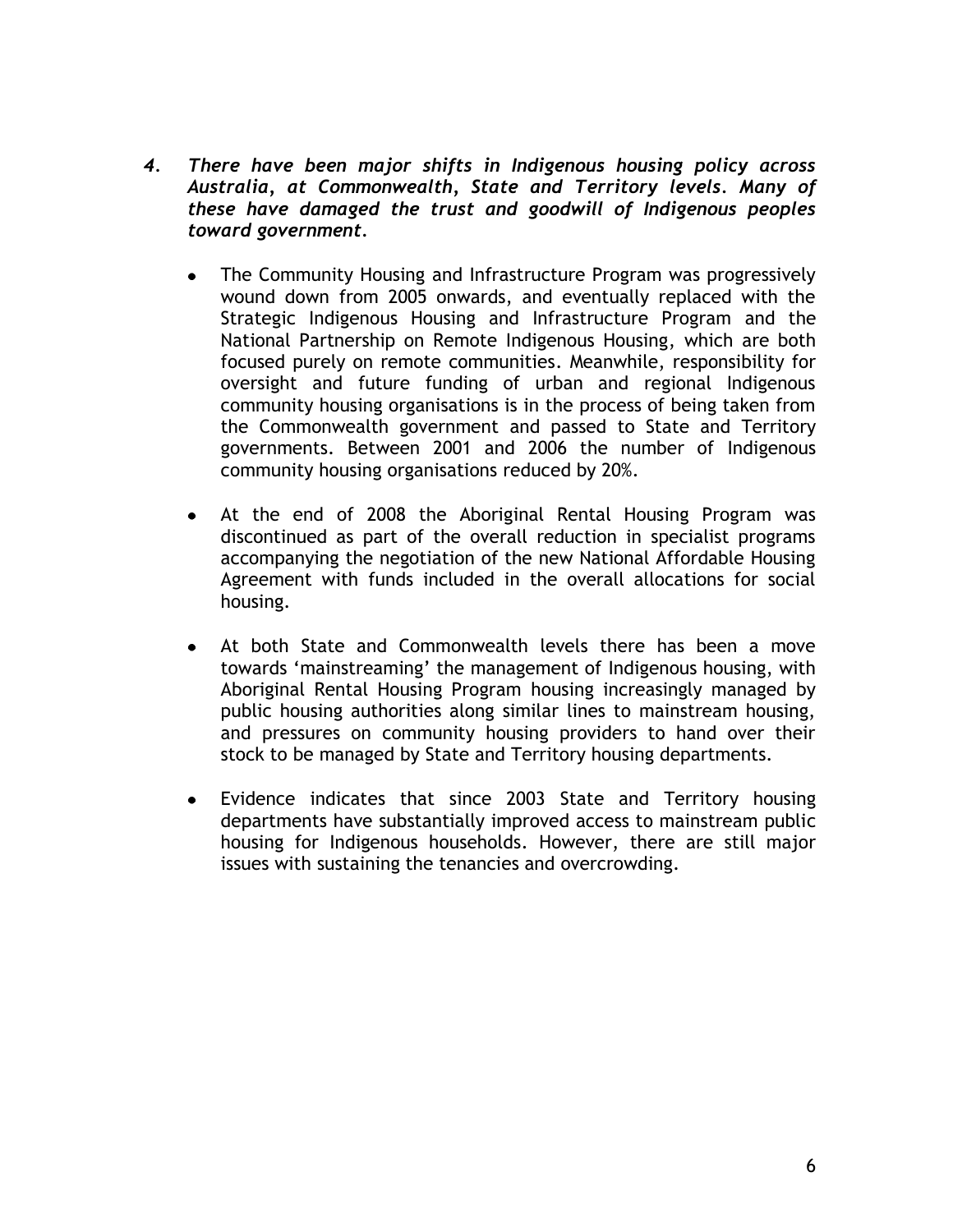#### **Key Issues**

Participants in the forum identified a wide range of issues affecting Indigenous households and communities across the country. There was a high degree of commonality. These issues are summarised below.

#### *1. Need for sustained funding levels to increase housing supply*

Delegates welcomed the commitment of funds to Indigenous housing through the Strategic Indigenous Housing and Infrastructure Program and the National Partnership on Remote Indigenous Housing, the commitment of funds to social housing through the Nation Building economic stimulus and the improved performance of mainstream public housing in providing access to Indigenous households. Nonetheless, there was consensus that these initiatives will not fully address the significant housing problems facing Indigenous Australians in the immediate short term or into the future. More housing is needed now and a there is a need for a guaranteed commitment of resourcing to be sustained into the future to meet the needs of the rapidly growing Indigenous population, and to solve the high levels of homelessness and overcrowding amongst Indigenous peoples. Between 2001 and 2006, the Australian Indigenous estimated resident population increased by 58,700 or 13%. The jurisdictions with the highest growth rates were Western Australia (18%), the Northern Territory (17%) and Queensland (16%).<sup>10</sup>

#### *2. Need for genuine commitment to Indigenous participation and selfdetermination*

There were strong expressions by delegates that in the process of "mainstreaming" housing provision, the importance of self-determination has been ignored. There are a number of aspects to this:

- Governments need to understand that there are significant cultural differences between Indigenous and non-Indigenous Australians, and also between different Indigenous peoples. Solutions need to be developed and implemented in close cooperation with Indigenous peoples in each community. A "one size fits all" approach will be futile.
- Indigenous community housing organisations have a crucial role to play in meeting the needs of Indigenous households, by providing an alternative structure for managing Indigenous housing which can be tailored to the needs of local communities. As well as providing culturally appropriate housing they are a valuable source of social capital in communities, foster Indigenous management skills and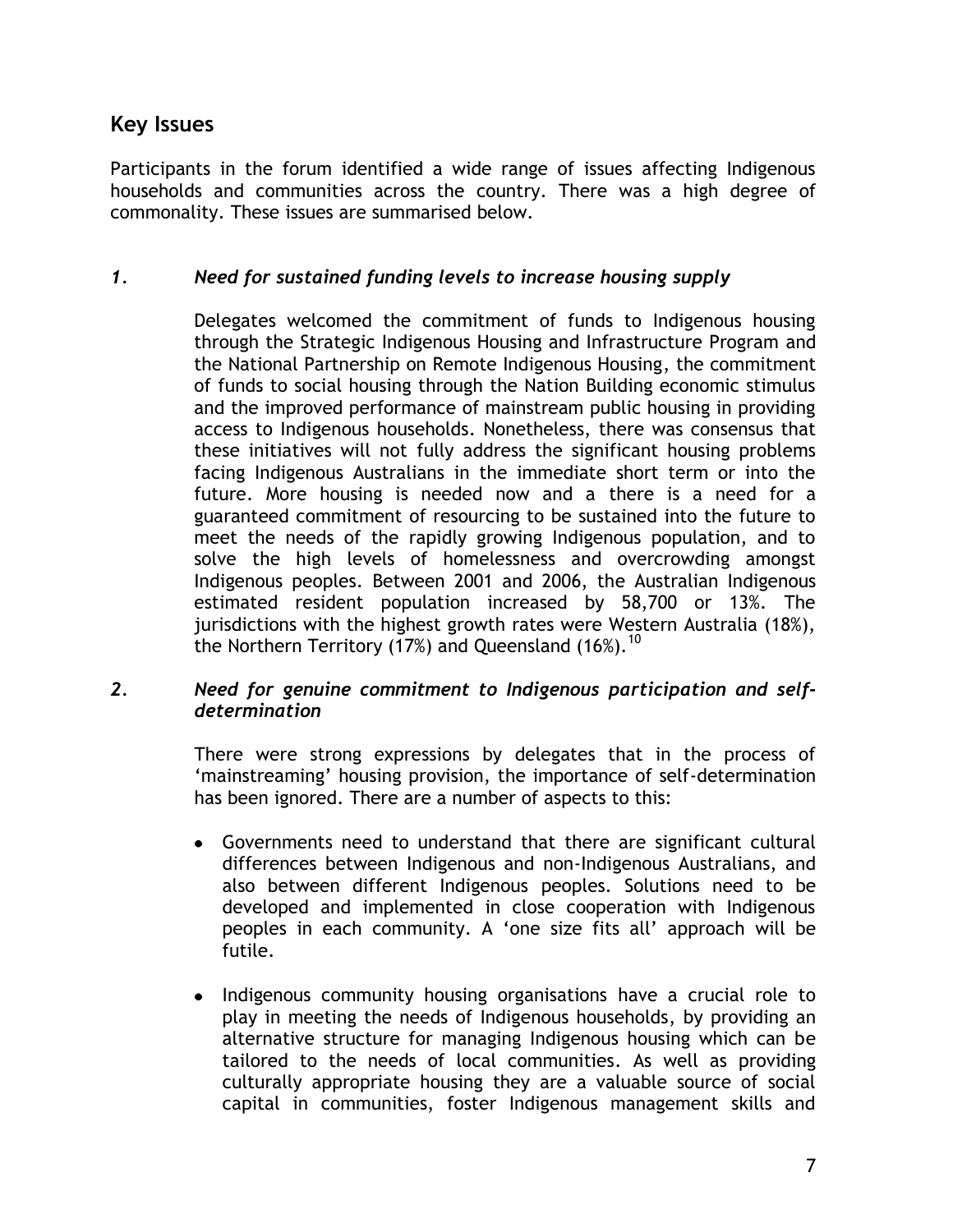provide support to communities far beyond the provision of housing. It is imperative that governments reverse the current trend towards "mainstreaming" these organisations and support the development of a robust, sustainable Indigenous community housing sector.

#### *3. Need for improved efforts to overcome the barriers Indigenous people face gaining access to mainstream housing*

Delegates discussed a range of issues compromising the ability of Indigenous households to access and sustain housing through mainstream social housing programs and through the open market, including home ownership and rental housing.

- Indigenous home ownership rates are substantially lower than those of the mainstream community. The factors behind this are complex and not well understood. They include issues around intergenerational poverty, lack of employment and income, land title in remote locations, discrimination and cultural factors. These issues require further research and policy development to identify possible ways to increase rates of Indigenous home ownership.
- Indigenous households and people working with Indigenous households report endemic discrimination against Indigenous households in the private rental market. Much of this discrimination is indirect or systemic and some of it is overt. The difficulties that Indigenous peoples face in accessing the private rental market are disproportionate to those faced by non-Indigenous peoples. As such, it is an issue that needs to be addressed.
- While acknowledging improvements in recent years, delegates pointed to ongoing issues with cultural inappropriateness, and some instances of discrimination, in the mainstream general social housing sector. There is a need to build stronger working relationships between mainstream social housing providers (government and nongovernment) and Indigenous peoples in order to overcome prejudices and develop culturally appropriate ways of managing Indigenous tenancies in mainstream social housing.

#### *4. Need to support Indigenous community housing organisations in their transition to mainstream regulatory and funding systems*

The transition of Indigenous community housing organisations into mainstream systems of funding and regulation presents challenges both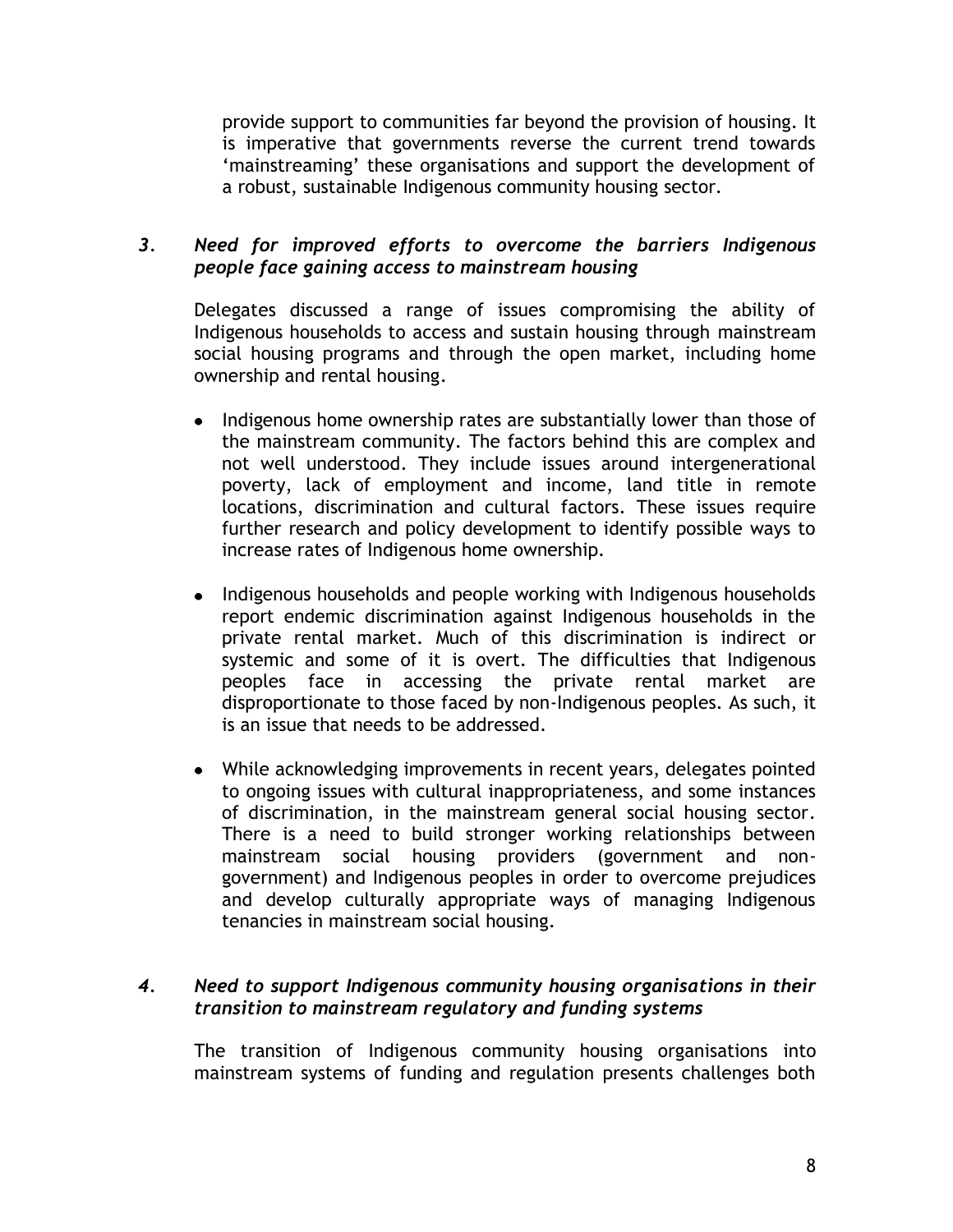for the organisations themselves and the State and Territory housing departments. A successful transition will require:

- a deliberate and properly resourced transition process to support organisations to move from one system to another;
- a parallel process between Commonwealth, State and Territory governments, with Indigenous involvement, to resolve outstanding issues around land tenure, caveats and restrictions over the use of land;
- appropriate guidelines for managing existing housing and new housing when supplied;
- a genuine two-way process of negotiation between Indigenous peoples and State and Territory governments over the suitability of existing policy settings for Indigenous housing;
- a costed commitment to forward budgets, strategies and processes supporting the viability and growth of Indigenous community housing organisations over the long term.

#### *5. Need to recognise and respond to Indigenous transience and mobility through flexibility of housing supply and tenancy management models*

One common element in Indigenous communities across the country is the issue of mobility or transience of Indigenous peoples. This mobility is driven by a number of factors, including:

- cultural issues, with people travelling to take part in important cultural and family events or to honour family obligations;
- economic issues, with people travelling to urban areas seek work or participate in education;
- health issues, with people travelling from remote or regional communities to urban areas for medical treatment;
- legal and child protection issues, with people travelling to attend court hearings, tribunals and reviews;

Policy responses to Indigenous housing need to consider mobility, as it has consequences and flow on impacts for a number of factors including for dwelling location and design, including: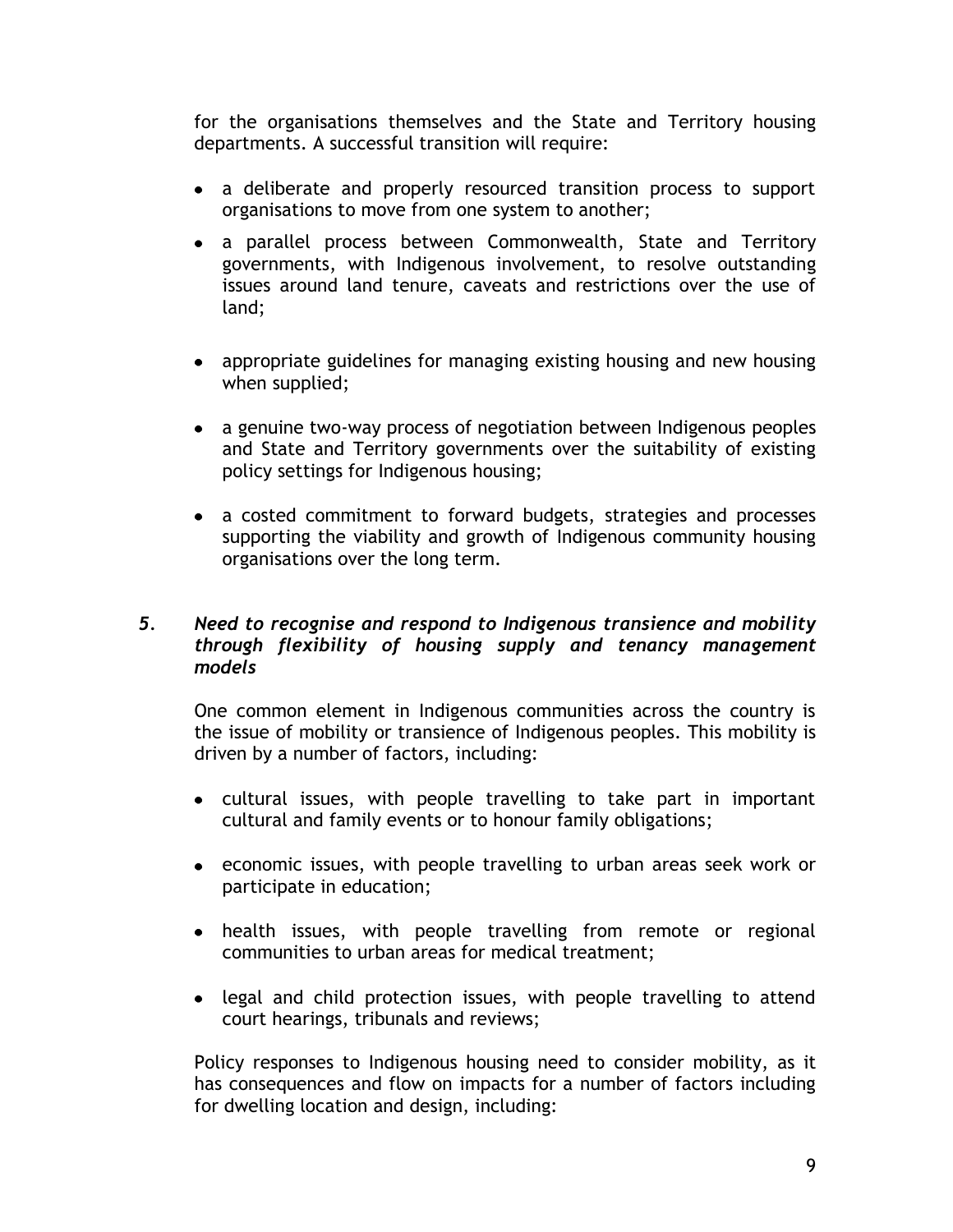- fluctuations in household size (with some houses temporarily overcrowded for short or long periods, while others are underoccupied as the residents locate elsewhere for the duration of the matter they are dealing with);
- Indigenous transience and homeless in urban and regional areas when people get "stuck" as a result of Centrelink breaches or other circumstances, unable to either go back where they came from or access secure housing in their new location.

## **The Way Forward**

#### *Our Policy Program*

- 1. More resources need to be urgently directed to producing the needed 20,000 dwellings.
- 2. Indigenous community housing providers must be supported to play a central role in meeting this need, and in developing the skills and ability to continue meeting the housing needs of Indigenous peoples into the future.
- 3. Indigenous peoples need to be closely involved in all aspects of the response, from developing high level Indigenous housing policy to on the ground housing and service delivery and management.
- 4. Mainstream government and community housing providers need to genuinely engage with Indigenous peoples to develop appropriate housing and support models in order to address issues of overcrowding and sustain tenancies.
- 5. Programs need to be developed to support Indigenous peoples to better access the housing market, including home ownership and private rental, and to address discrimination.
- 6. To ensure that Key Points 1 to 5 are achieved in a way that is respectful of Indigenous peoples" human rights and fosters self determination, Governments need to support and adequately resource the establishment of an Indigenous owned and controlled National Indigenous Housing body.